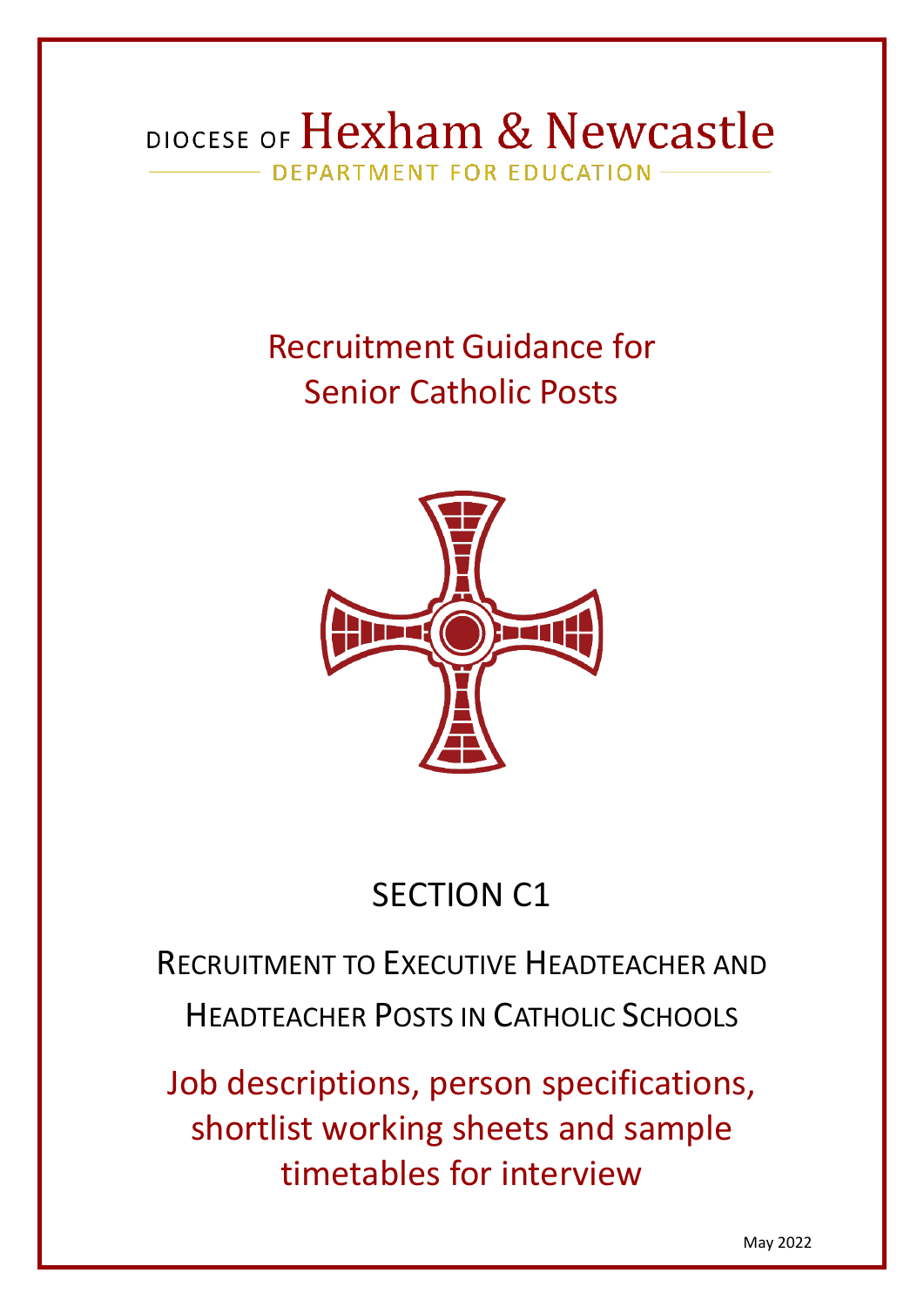# **Contents**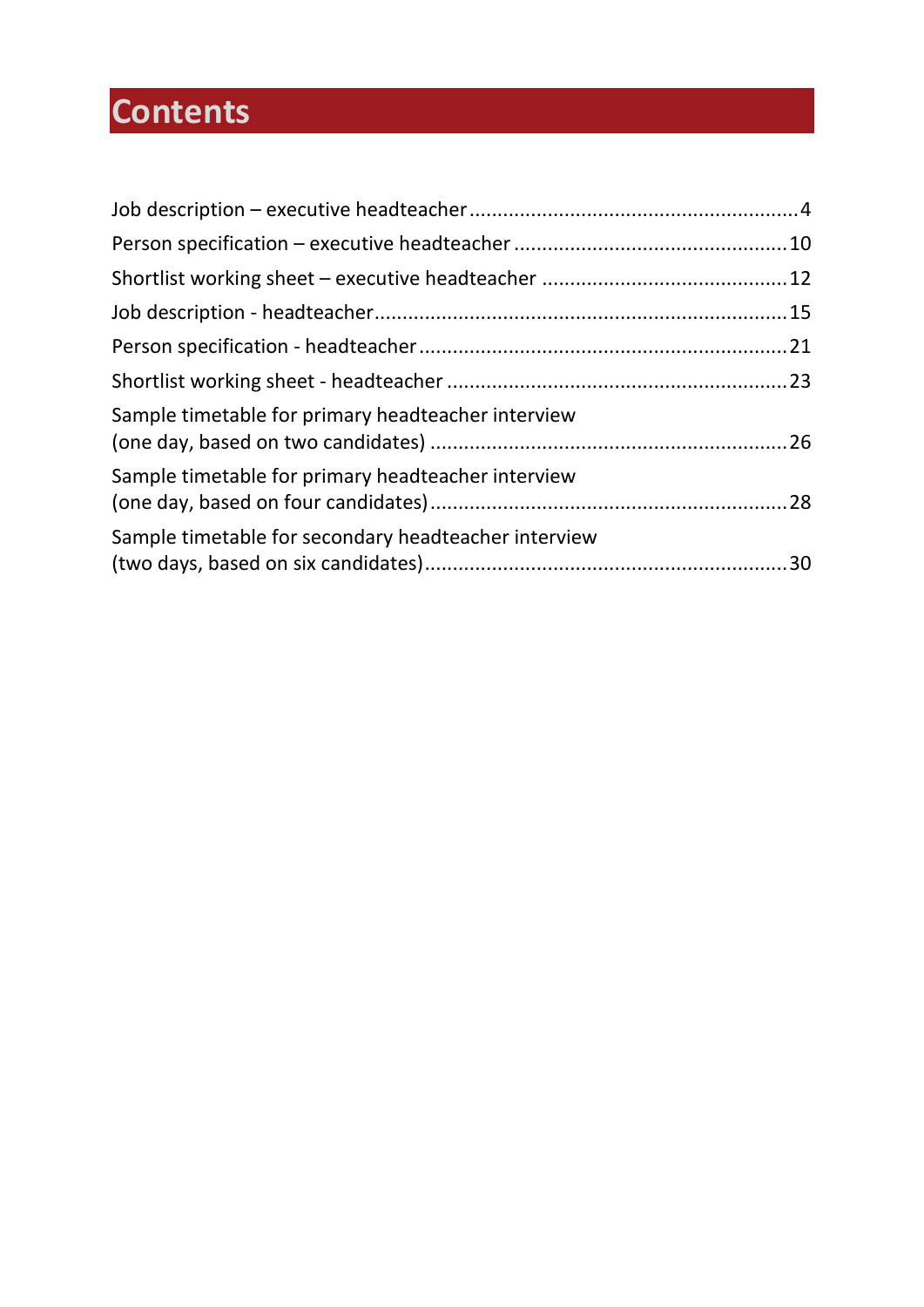# <span id="page-2-0"></span>**Job Description**

## Executive Headteacher

[Names of Schools]

## **Introduction**

The school has been designated by the Secretary of State as a school with a religious character. Its instrument of government states that it is part of the Catholic Church and is to be conducted as a Catholic school in accordance with Canon Law, the teachings of the Roman Catholic Church and the trust deed of the Diocese of Hexham and Newcastle. At all times the school is to serve as a witness to the Catholic faith in 0ur Lord Jesus Christ. The post therefore requires a practising Catholic who can show by example and from experience that he or she will ensure that the school is distinctively Catholic in all its aspects.

This appointment is with the board of the school under the terms of the Catholic Education Service contract signed with the board as employers. It is subject to the current conditions of service for headteachers contained in the *School Teachers' Pay and Conditions* document and other current education and employment legislation. In carrying out his/her duties the headteacher shall consult, when appropriate: the board, the Diocese, the local authority, the staff of the school, the parents of its pupils, the parish(es) served by the school and other local Catholic schools, particularly where collaboration or federation is being developed.

This job description is based on the key areas identified in the *Headteachers' Standards* published by the Department for Education (2020).

#### (N.B. Other specific tasks e.g. designated safeguarding officer should be added here as required).

The board and the Diocese acknowledge the importance of the role of the Catholic headteacher and will actively offer long term support, encouragement, affirmation and realistic challenge to the successful candidate.

The board and the Diocese are committed to safeguarding and promoting the welfare of children and young people and vulnerable adults and the headteacher must ensure that the highest priority is given to following the guidance and regulations to safeguard them. The successful candidate will be required to undergo an enhanced check for regulated activity from the Disclosure and Barring Service.

The core purpose of the headteacher is to set and implement the strategic direction of the school and to provide professional leadership and management to drive achievement of high standards in all areas of the school's<sup>1</sup> work, particularly in ensuring the provision of sustainable outstanding education through the preservation and development of its Catholic character.

The school's objectives relate to the provision of Catholic education and the school is part of the Catholic Church and, as such, is to be conducted as a Catholic school in accordance with Canon Law, the teachings of the Catholic Church and the trust deed of the Diocese of Hexham and Newcastle. **Therefore, the post of headteacher must be filled by a practising Catholic<sup>2</sup> who can show, by example and from experience, that he or she will ensure that the school is distinctively Catholic in all aspects.**

 $1$  The term school refers to both voluntary aided schools and academies

<sup>2</sup> See *Diocesan Briefing Note On Practising Catholic*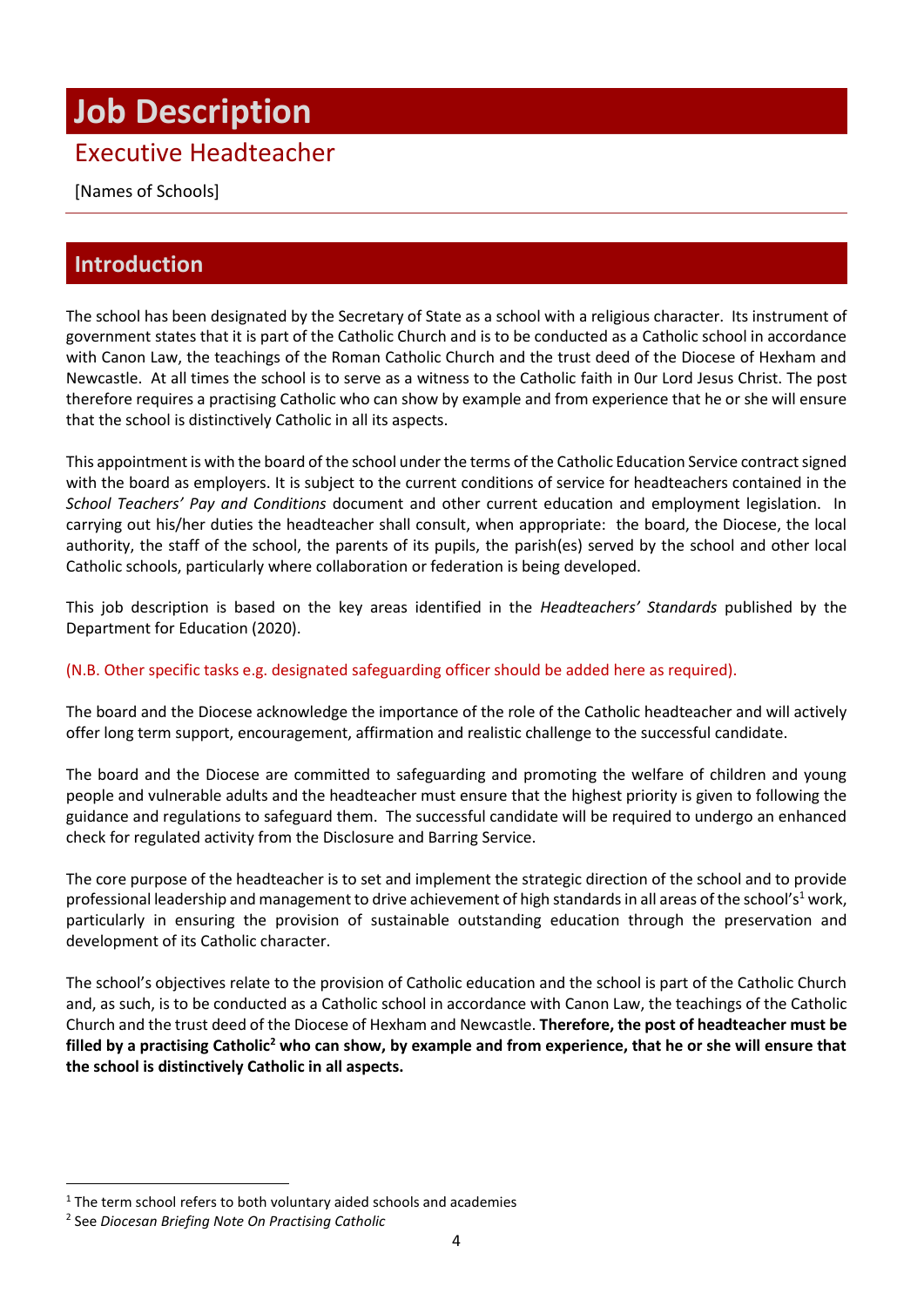## **Section 1: Ethics and professional conduct**

Catholic headteachers are expected to demonstrate consistently high standards of principled and professional conduct inspired by Christ and His beatitudes<sup>3</sup> and exemplified by the self-cultivation of virtues, those qualities of character fundamental to the Catholic tradition: faith, hope, love, justice, solidarity, temperance, fortitude and practical wisdom. Catholic headteachers are expected to meet the teachers' standards and be responsible for providing the conditions in which teachers can fulfil them.

In addition, Catholic headteachers uphold and demonstrate the Seven [Principles](https://www.gov.uk/government/publications/the-7-principles-of-public-life) of Public Life at all times. Known as the Nolan principles, these form the basis of the ethical standards expected of public office holders:

- selflessness
- integrity
- objectivity
- accountability
- openness
- honesty
- leadership

Catholic headteachers are custodians of Diocesan schools and as such embody the abundant hope the Church has placed in education. Catholic headteachers are entrusted with the task of human formation in conformity with Christ and Church teaching, and so uphold ecclesial and public trust in school leadership and maintain high standards of ethics and behaviour. Both within and outside school, Catholic headteachers:

- build relationships of mutual respect rooted in the belief that all are made in the image and likeness of God<sup>4</sup> and at all times observe proper boundaries appropriate to their professional position
- show tolerance of and respect for the rights of others, recognising differences and respecting cultural diversity within contemporary Britain enabling each person to play their full part in building and sustaining the Common Good.
- uphold fundamental British values, including democracy, the rule of law, individual liberty and mutual respect, and tolerance of those with different faiths and beliefs understanding that such values are rooted in the Catholic understanding of dialogue<sup>5</sup> and the Church's Social Teaching<sup>6</sup>.
- ensure that personal beliefs are not expressed in ways which exploit their position, pupils' vulnerability or might lead pupils to break the law, but are always orientated to the service of others in light of the Gospel.

As leaders of their Catholic school community and profession, headteachers:

- serve in the best interests of the school's pupils
- conduct themselves in a manner compatible with their influential position in church and society by behaving ethically, fulfilling their professional responsibilities and modelling the virtues of a good citizen of the Kingdom of God.
- uphold their obligation to give account and accept responsibility
- know, understand, and act within the statutory frameworks which set out their professional duties and responsibilities

<sup>&</sup>lt;sup>3</sup> The Gospel of Matthew 5:3-12

<sup>4</sup> The Book of Genesis 1:26-27

<sup>5</sup> *Dialogue and Proclamation*, (1991) Pontifical Council for Inter-Religious Dialogue, Vatican.

<sup>6</sup> *Compendium of the Social Doctrine of the Church*, 2004, Vatican.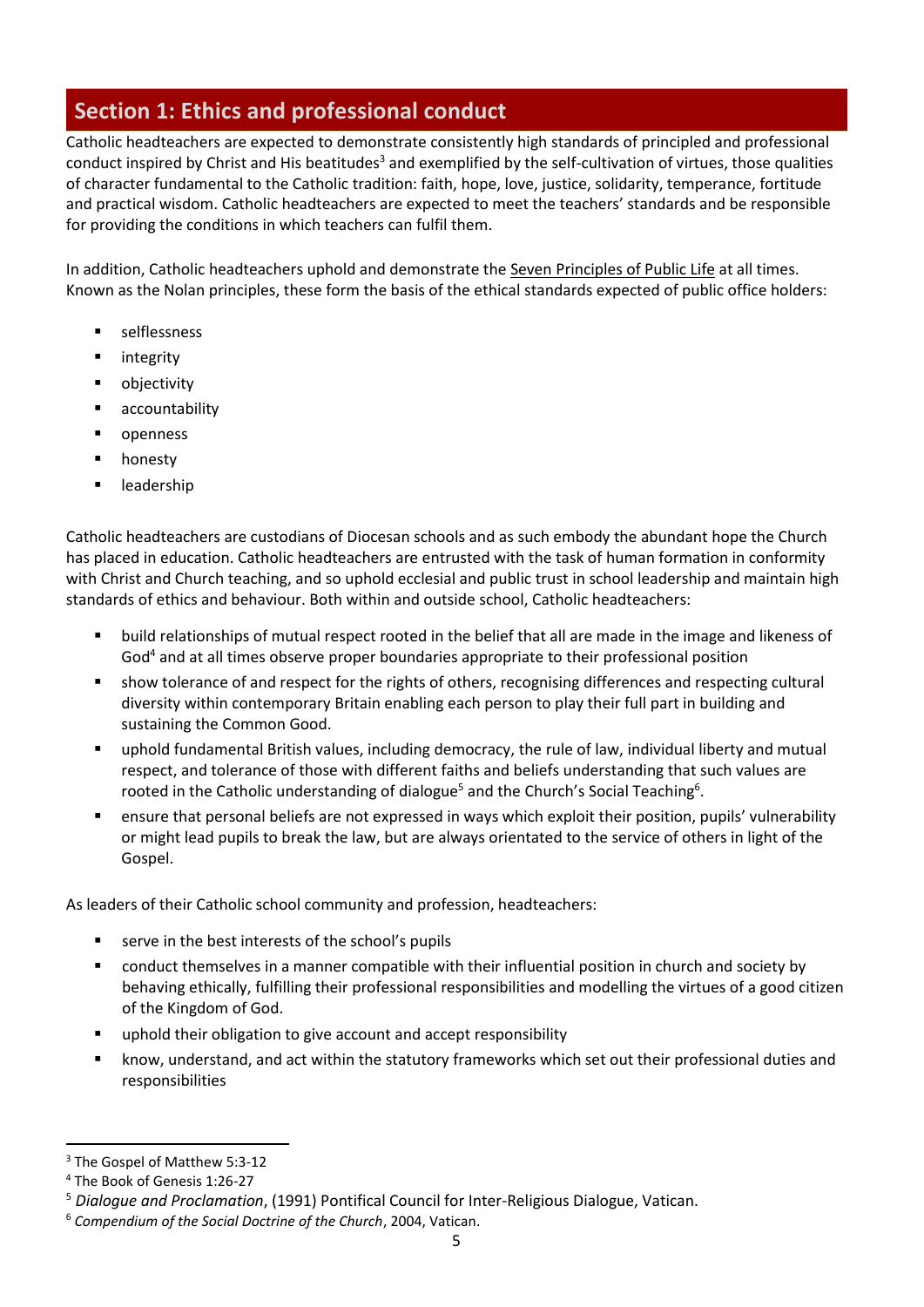- take responsibility for their own continued professional development, engaging critically with educational research to further the Church's mission in education
- make a positive contribution to the wider education system within and without the Catholic sector

## **Section 2: Headteachers' Standards**

## **1. School culture**

Headteachers:

- establish and sustain a Christ centred vision embodied in the school's Catholic mission, ethos and strategic direction in partnership with the parish and Trust, those responsible for governance and through consultation with the school community and Diocese
- create a Christ inspired culture where pupils experience a positive and enriching school life enabling them to flourish
- uphold ambitious educational standards which reflect the distinctive characteristics of Catholic education<sup>7</sup> and which prepare pupils from all backgrounds for their next phase of education and life
- promote positive and respectful relationships across the school community and a safe, orderly and inclusive environment which recognises an individual's dignity as made in the image and likeness of God
- ensure a culture of high staff professionalism rooted in mutual respect, subsidiarity and the pursuit of excellence

### **2. Teaching**

Headteachers:

- **E** establish and sustain high-quality, expert teaching across all subjects and phases, built on an evidence-informed understanding of effective teaching and how pupils learn
- ensure teaching is underpinned by high levels of subject expertise and approaches which respect the distinct nature of subject disciplines or specialist domains and demonstrate how each discipline and domain contributes to the Christian vision of human flourishing to live life to the full.<sup>8</sup>
- ensure effective use is made of formative assessment

## **3. Curriculum and assessment**

- ensure a broad, structured and coherent curriculum entitlement rooted in the distinctive characteristics of Catholic education which sets out the knowledge, skills, values and virtues that will be taught
- **EXECT** establish effective curricular leadership, developing subject leaders with high levels of relevant expertise with access to professional and Diocesan networks and communities

 $^7$  The distinctive characteristics of Catholic education are 1. The search for excellence, 2. The uniqueness of the individual, 3. The education of the whole person, 4. The education of all and 5. Moral principles

<sup>8</sup> The Gospel of John 10:10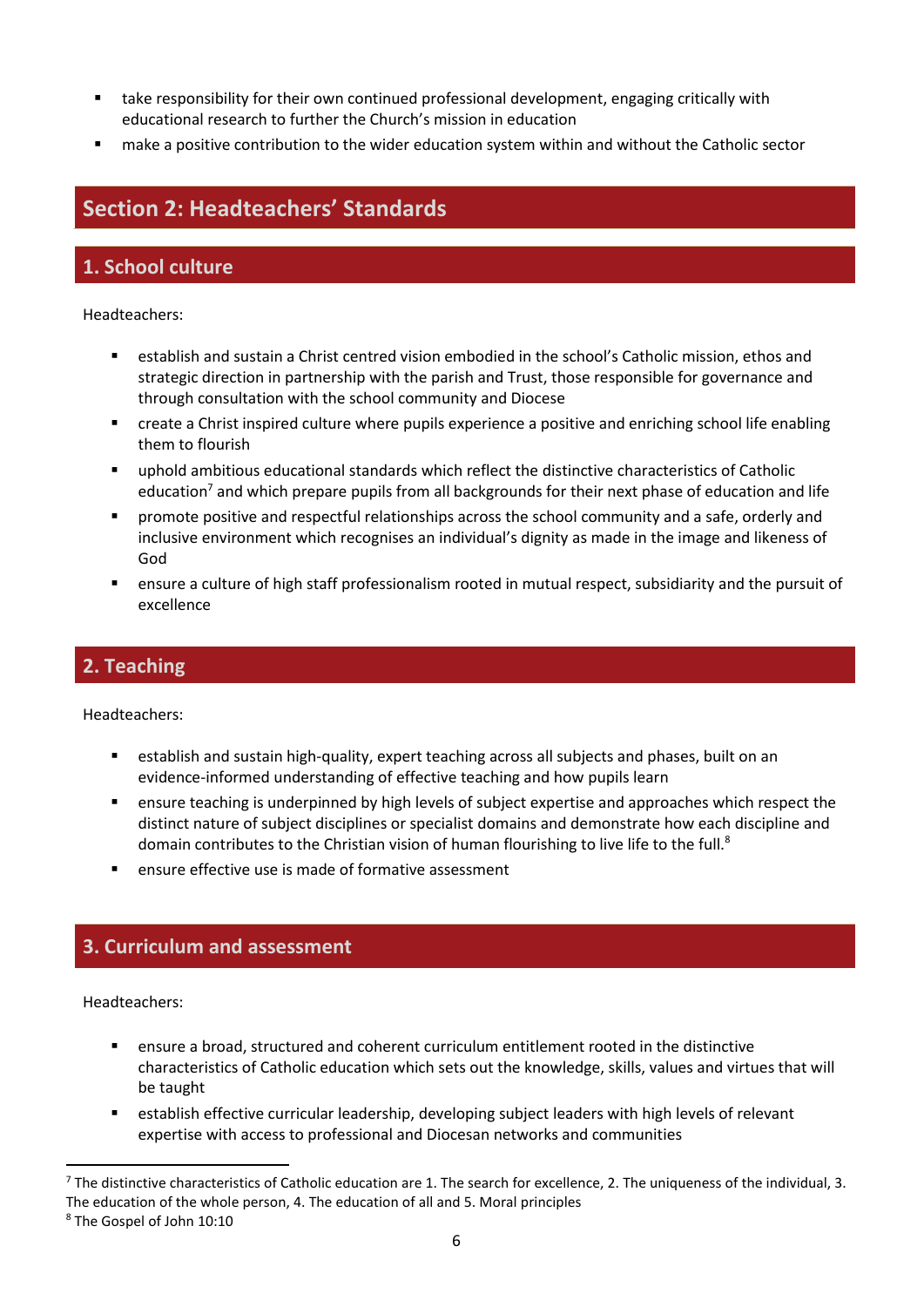- ensure that all pupils are taught to read through the provision of evidence-informed approaches to reading, particularly the use of systematic synthetic phonics in schools that teach early reading
- ensure valid, reliable and proportionate approaches are used when assessing pupils' knowledge and understanding of the curriculum

#### **4. Behaviour**

Headteachers:

- establish and sustain high expectations of behaviour for all pupils, rooted in love, justice and reconciliation and built upon relationships, rules and routines, which are understood clearly by all staff and pupils
- **E** ensure high standards of pupil behaviour through the promotion of the virtues and courteous conduct in accordance with the school's behaviour policy
- **E** implement consistent, fair and respectful approaches to managing behaviour
- ensure that adults within the school lead by example and model and teach the virtues characteristic of a good citizen

### **5. Additional and special educational needs and disabilities**

Headteachers:

- ensure the school holds ambitious expectations for all pupils with additional and special educational needs and disabilities in light of the principles of Catholic social teaching<sup>9</sup>
- establish and sustain ethos, culture and practices rooted in the distinctive characteristics of Catholic education that enable pupils to access the curriculum and learn effectively
- ensure the school works effectively in partnership with parents, carers, parish and professionals, to identify the additional needs and special educational needs and disabilities of pupils, providing support and adaptation where appropriate
- **■** ensure the school fulfils its statutory duties with regard to the SEND code of practice

### **6. Professional development**

- **E** ensure staff have access to high-quality, sustained professional development opportunities in all key and distinctive aspects, aligned to balance the priorities of whole-school improvement, team and individual needs
- prioritise the professional development of staff, ensuring effective planning, delivery and evaluation which is consistent with the approaches laid out in the standard for teachers' professional development

<sup>&</sup>lt;sup>9</sup> The relevant principles being: the Dignity of the Human Person, the Call to Community and Participation, Rights and Responsibilities, the Preferential Option for the Poor and Solidarity.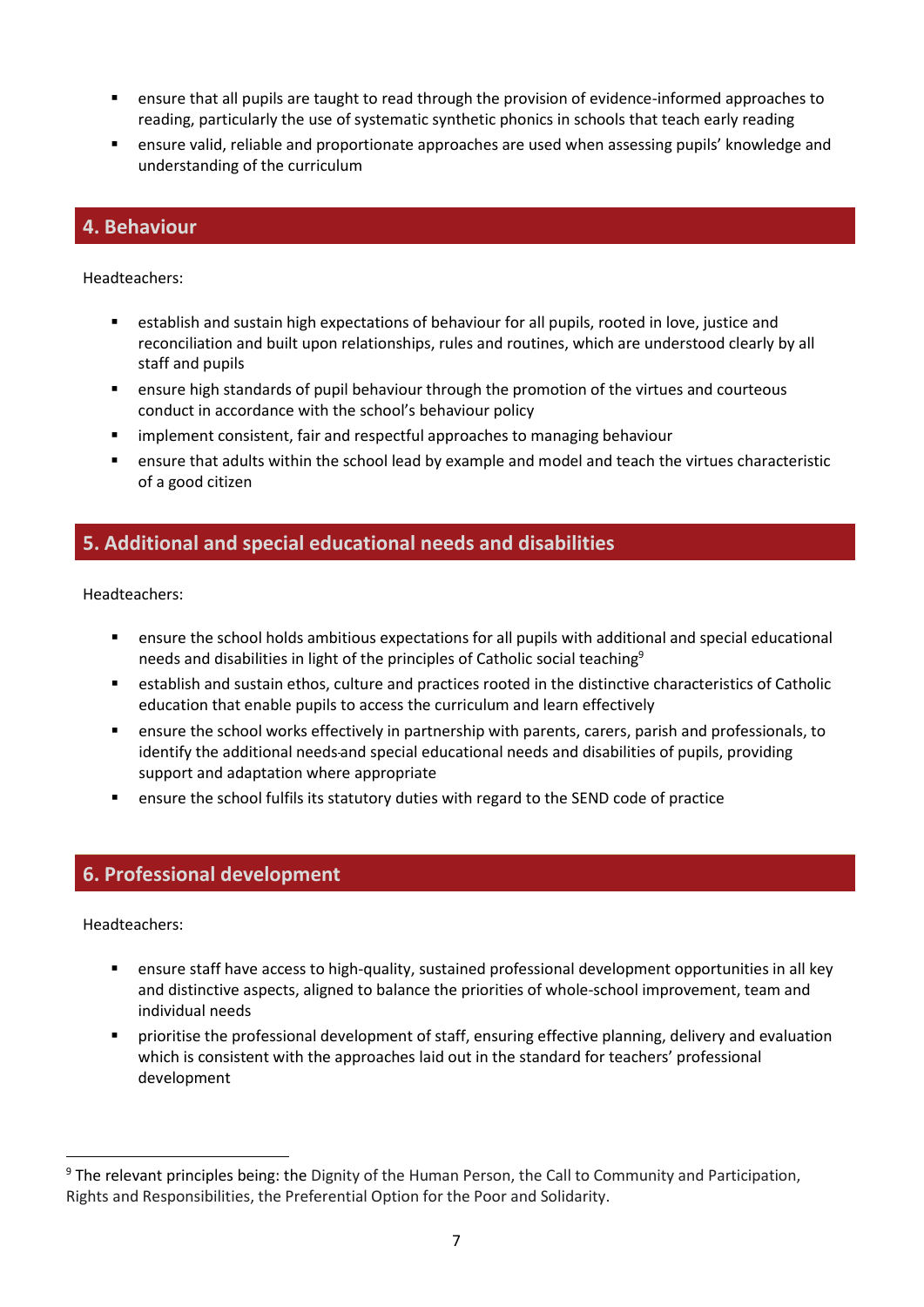**EXECT** ensure that professional development opportunities draw on expert provision from beyond the school, as well as within it, including Diocesan and nationally recognised career and professional frameworks and programmes to build capacity and support succession planning

### **7. Organisational management**

Headteachers:

- ensure the protection and safety of pupils and staff through effective approaches to safeguarding, as part of the duty of care
- **·** prioritise and allocate financial resources appropriately, ensuring efficiency, effectiveness and probity in the use of public funds reflecting the school's Catholic mission
- ensure staff are deployed and managed well with due attention paid to workload
- establish and oversee systems, processes and policies that enable the school to operate effectively and efficiently and that are rooted in a clear understanding of the Church's mission in education
- ensure rigorous approaches to identifying, managing and mitigating risk

### **8. Continuous school improvement**

Headteachers:

- make use of effective and proportional processes of evaluation to identify and analyse complex or persistent problems and barriers which limit school effectiveness, and identify priority areas for improvement
- develop appropriate evidence-informed strategies for improvement as part of well-targeted plans which are realistic, timely, appropriately sequenced and suited to the school's Catholic context
- **EXECT** ensure careful and effective implementation of improvement strategies, which lead to sustained school improvement over time

### **9. Working in partnership**

- forge constructive relationships beyond the school, working in partnership with parents, carers, the parish, Trust, diocese and the local community
- commit their school to work successfully with other Catholic schools and other schools and organisations in a climate of mutual challenge and support
- establish and maintain working relationships with fellow professionals and colleagues across other public services to improve educational outcomes for all pupils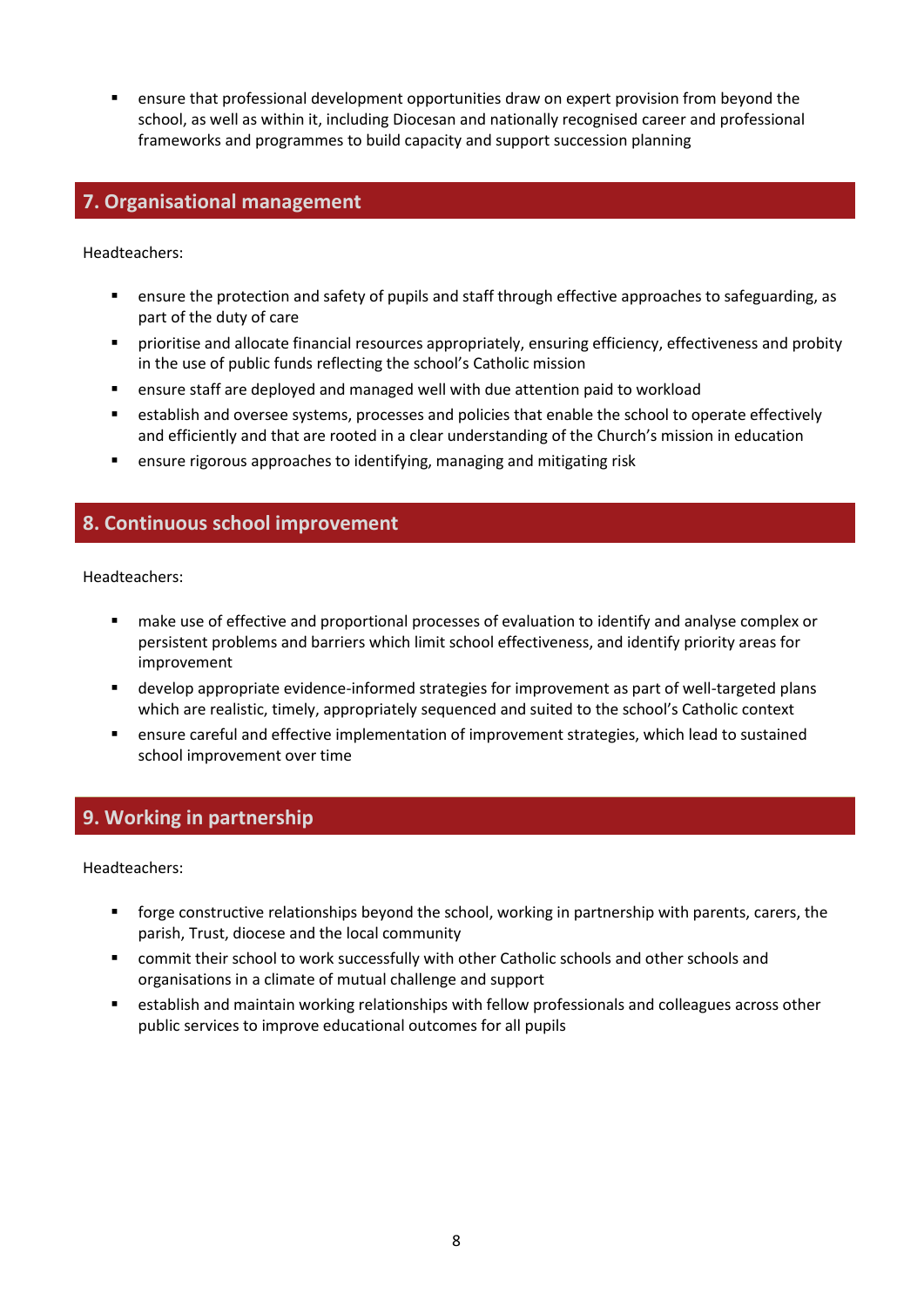#### **10. Governance and accountability**

Headteachers:

- understand and welcome the role of effective governance, rooted in strategic stewardship of the Catholic mission in education, upholding their obligation to give account and accept responsibility
- establish and sustain a professional working relationship with those responsible for governance which is inspired by a Christ centred vision of human formation
- ensure that staff know and understand their professional responsibilities and are held to account
- ensure the school effectively and efficiently operates within the required regulatory frameworks and meets all statutory duties

*Based on the 2020 DfE Headteachers' Standards published to articulate the additional responsibilities of headship in addition to the requirements of the teachers' standards but reflecting the ethos of the Catholic school and the vocational role of a Catholic headteacher in upholding the mission of the Church*

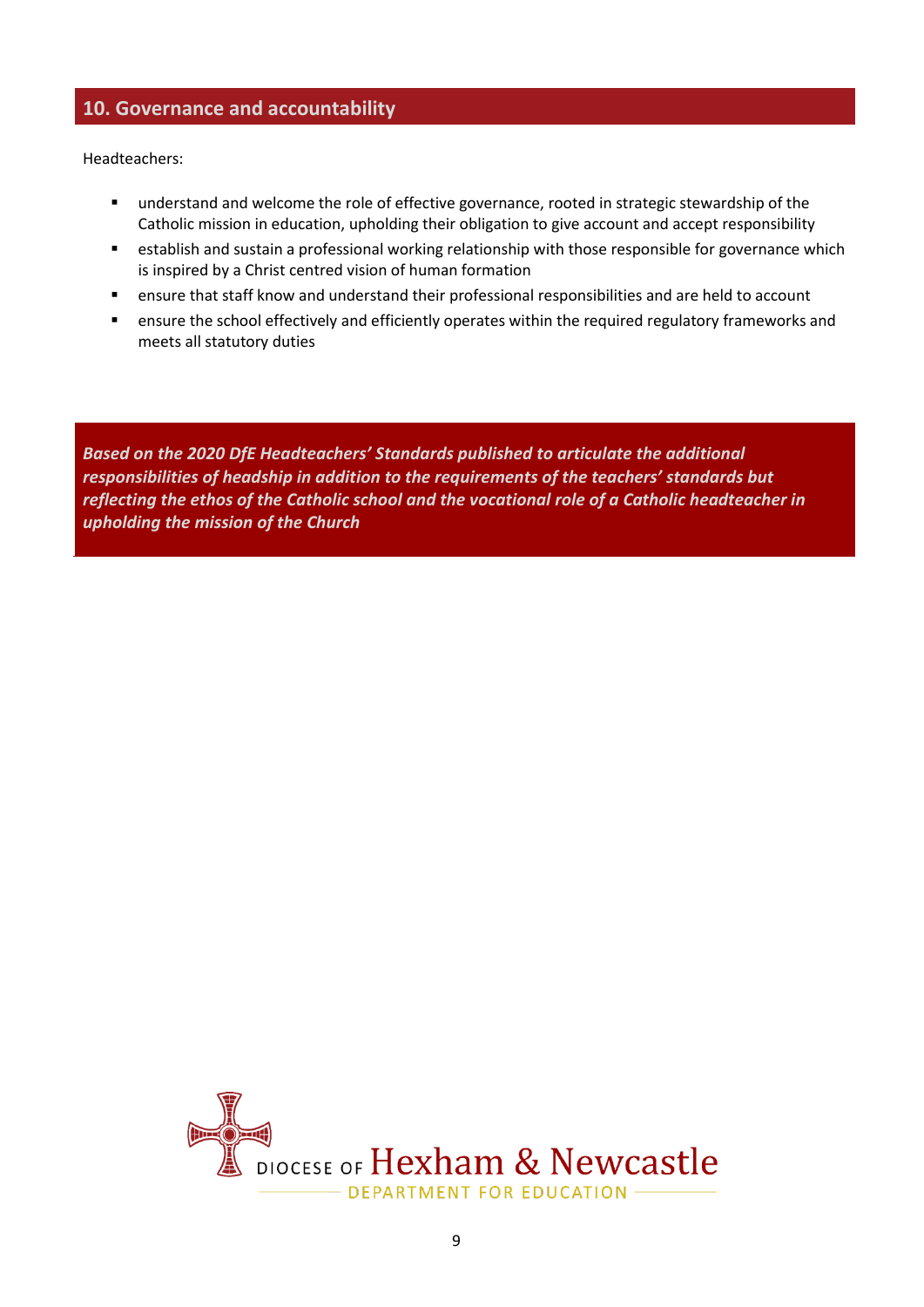# <span id="page-8-0"></span>**Person Specification – Executive Headteacher**

## Executive Headteacher

| <b>Essential Criteria</b>                         | <b>Criterion</b><br>No. | <b>Attribute</b>                                                                                                  | <b>Stage</b><br><b>Identified</b> |
|---------------------------------------------------|-------------------------|-------------------------------------------------------------------------------------------------------------------|-----------------------------------|
| <b>FAITH COMMITMENT</b>                           | E1                      | A practising Catholic (fulfilling the requirements of the<br>Diocesan Briefing Note)                              | A/I/R                             |
|                                                   | E <sub>2</sub>          | Secure understanding of the distinctive nature of the<br>Catholic school and Catholic education                   | A/I/R                             |
|                                                   | E <sub>3</sub>          | Understanding of the leadership role in spiritual<br>development of pupils and staff                              | A/I/R                             |
|                                                   | E4                      | Experience of leading school worship                                                                              | A/I                               |
| <b>QUALIFICATIONS</b>                             | E <sub>5</sub>          | <b>Qualified teacher status</b>                                                                                   | A/CC                              |
|                                                   | E <sub>6</sub>          | Degree                                                                                                            | A/CC                              |
|                                                   | E7                      | CCRS/CTC (or equivalent) or commitment to obtaining<br>the certificate                                            | A/CC/1                            |
| <b>PROFESSIONAL</b><br><b>DEVELOPMENT</b>         | E8                      | Evidence of appropriate professional development for<br>the role of executive headteacher                         | Α                                 |
|                                                   | E9                      | Evidence of professional development relating to<br>Catholic ethos, mission and religious education               | A/I/CC                            |
|                                                   | E10                     | Evidence of recent leadership and management<br>professional development                                          | A                                 |
|                                                   | E11                     | Evidence of working with other schools/organisations/<br>agencies                                                 | A/I/CC                            |
|                                                   | E12                     | Evidence of appropriate safeguarding training at senior<br>leadership level                                       | A/I/CC                            |
| <b>SCHOOL LEADERSHIP</b><br><b>AND MANAGEMENT</b> | E13                     | Ability to articulate and share a vision for education<br>within the context and mission of a Catholic school     | A/I/R                             |
| <b>EXPERIENCE</b>                                 | E14                     | Ability to inspire and motivate staff, pupils, parents and<br>the board to achieve the aims of Catholic education | A/I/R                             |
|                                                   | E15                     | To have successful experience as an effective deputy<br>headteacher                                               | A/I/R                             |
|                                                   | E16                     | To have taken a key role in school self-evaluation and<br>development planning                                    | A/I/R                             |
|                                                   | E17                     | An understanding of the relationship between the<br>headteacher and the board in a Catholic school                | A/I/R                             |
|                                                   | E18                     | Experience of working constructively with parents                                                                 | A/I/R                             |
|                                                   | E19                     | Experience of monitoring staff performance                                                                        | A/I/R                             |
|                                                   | E20                     | Thorough knowledge and understanding of current<br>educational issues                                             | A/I/R                             |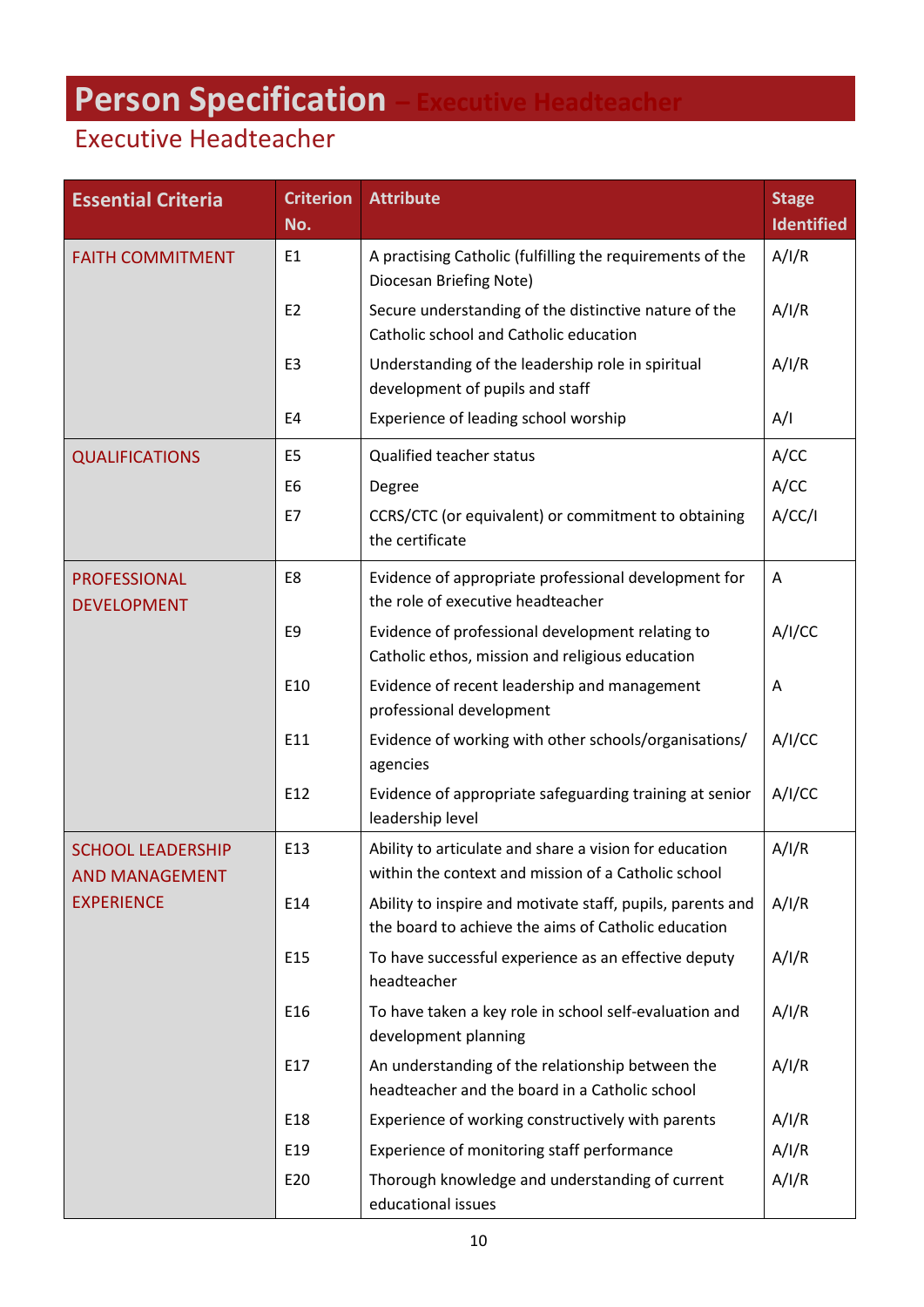| <b>EXPERIENCE AND</b><br><b>KNOWLEDGE OF</b><br><b>TEACHING</b>      | E21<br>E22             | Secure understanding of the requirements of the<br>Religious Education Curriculum Directory and the<br>National Curriculum<br>Secure knowledge of statutory requirements relating to<br>the curriculum and assessment | A/I<br>A/I |
|----------------------------------------------------------------------|------------------------|-----------------------------------------------------------------------------------------------------------------------------------------------------------------------------------------------------------------------|------------|
| <b>PROFESSIONAL</b><br><b>ATTRIBUTES</b>                             | E23                    | To have excellent written and oral communication skills<br>(which will be assessed at all stages of the process)                                                                                                      | A/I        |
| <b>APPLICATION FORM AND</b><br><b>SUPPORTING</b><br><b>STATEMENT</b> | E24<br>E <sub>25</sub> | The form must be fully completed and legible<br>The supporting statement should be clear, concise<br>(within the required word count) and related to the<br>specific post                                             | A<br>A     |

| <b>Desirable Criteria</b> | <b>Criterion</b><br>No. | <b>Attribute</b>                                                                     | <b>Stage</b><br><b>Identified</b> |
|---------------------------|-------------------------|--------------------------------------------------------------------------------------|-----------------------------------|
| <b>FAITH COMMITMENT</b>   | D1                      | Involvement in parish community                                                      | A/I                               |
|                           | D <sub>2</sub>          | To have successful experience as an effective                                        | A/I/R                             |
|                           |                         | headteacher                                                                          |                                   |
| <b>QUALIFICATIONS</b>     | D <sub>3</sub>          | Recent experience in a Catholic school                                               | A/I                               |
|                           | D4                      | Postgraduate level qualification                                                     | A/CC                              |
|                           | D5                      | National Professional Qualification for Headship (NPQH)                              | A/CC                              |
|                           | D6                      | Successful completion of Diocesan leadership                                         | A/CC                              |
|                           |                         | programme                                                                            |                                   |
|                           | D7                      | Understanding of budget planning, staff deployment and<br>effective use of resources | A/I                               |

|    | <b>KEY - STAGE IDENTIFIED</b> |  |  |  |  |
|----|-------------------------------|--|--|--|--|
| A  | <b>Application Form</b>       |  |  |  |  |
|    | Interview                     |  |  |  |  |
| R  | References                    |  |  |  |  |
| CC | <b>Checking Certificates</b>  |  |  |  |  |

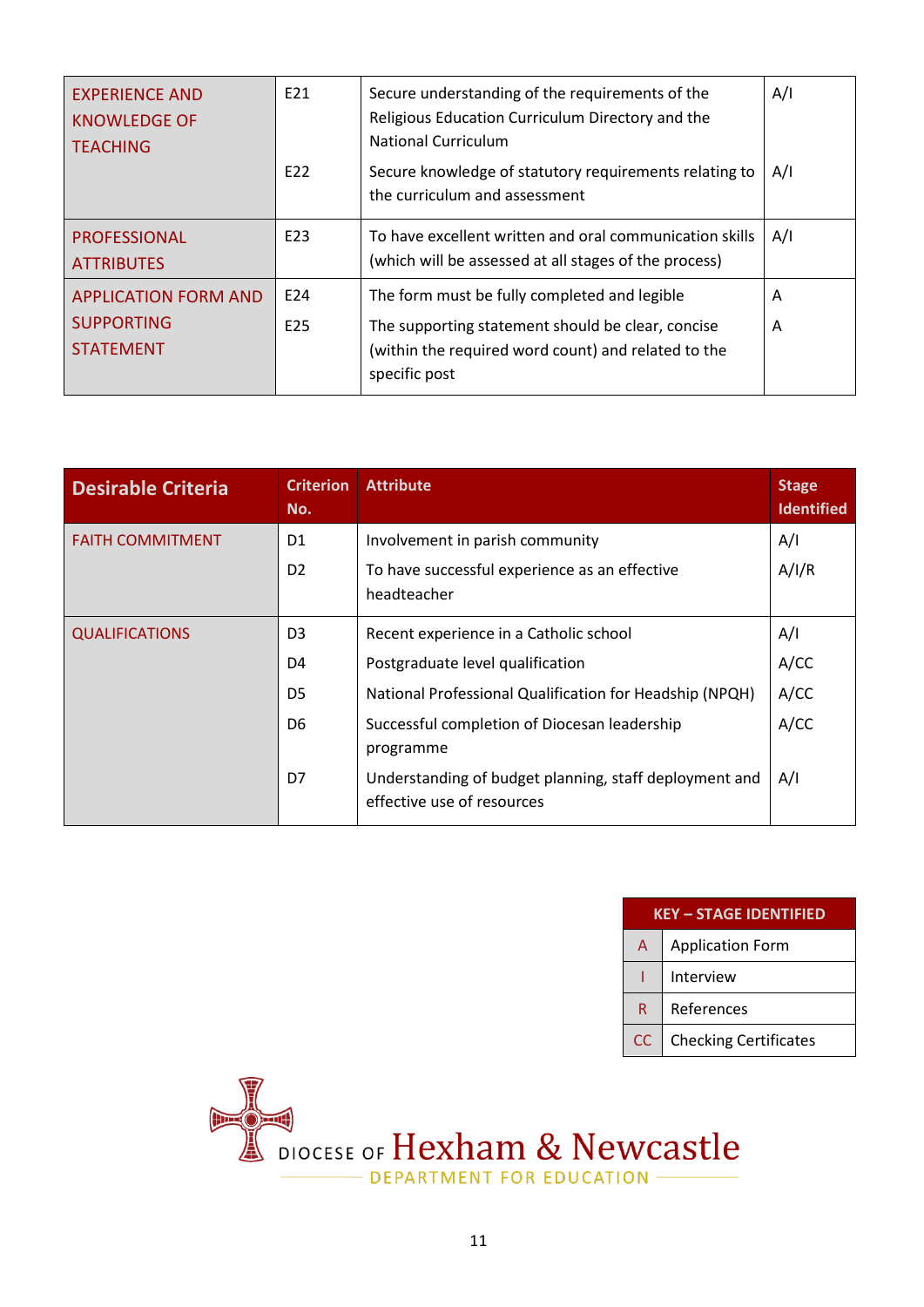# <span id="page-10-0"></span>**Shortlist Working Sheet**

## Executive Headteacher

| Name of applicant:     |  |
|------------------------|--|
| <b>Current school:</b> |  |
| <b>Current post:</b>   |  |

## **Essential Criteria**

| <b>Criterion</b><br>No. | <b>FAITH COMMITMENT</b>                                        | <b>Clearly</b><br><b>Meets</b> | <b>Some</b><br><b>Evidence</b> | <b>No</b><br><b>Evidence</b> |
|-------------------------|----------------------------------------------------------------|--------------------------------|--------------------------------|------------------------------|
| E1                      | A practising Catholic (fulfilling the requirements of the      |                                |                                |                              |
|                         | Diocesan Briefing Note)                                        |                                |                                |                              |
| F <sub>2</sub>          | Secure understanding of the distinctive nature of the Catholic |                                |                                |                              |
|                         | school and Catholic education                                  |                                |                                |                              |
| E <sub>3</sub>          | Understanding of the leadership role in spiritual              |                                |                                |                              |
|                         | development of pupils and staff                                |                                |                                |                              |
| E4                      | Experience of leading school worship                           |                                |                                |                              |

| <b>Criterion</b><br>No. | <b>QUALIFICATIONS</b>                                                  | <b>Clearly</b><br><b>Meets</b> | <b>Some</b><br><b>Evidence</b> | <b>No</b><br><b>Evidence</b> |
|-------------------------|------------------------------------------------------------------------|--------------------------------|--------------------------------|------------------------------|
| E <sub>5</sub>          | Qualified teacher status                                               |                                |                                |                              |
| E <sub>6</sub>          | Degree                                                                 |                                |                                |                              |
| E7                      | CCRS/CTC (or equivalent) or commitment to obtaining the<br>certificate |                                |                                |                              |

| <b>Criterion</b><br>No. | PROFESSIONAL DEVELOPMENT                                                                            | <b>Clearly</b><br><b>Meets</b> | <b>Some</b><br><b>Evidence</b> | <b>No</b><br><b>Evidence</b> |
|-------------------------|-----------------------------------------------------------------------------------------------------|--------------------------------|--------------------------------|------------------------------|
| E8                      | Evidence of appropriate professional development for the<br>role of executive headteacher           |                                |                                |                              |
| F9                      | Evidence of professional development relating to Catholic<br>ethos, mission and religious education |                                |                                |                              |
| E10                     | Evidence of recent leadership and management professional<br>development                            |                                |                                |                              |
| E11                     | Evidence of working with other schools/organisations/<br>agencies                                   |                                |                                |                              |
| E12                     | Evidence of appropriate safeguarding training at senior<br>leadership level                         |                                |                                |                              |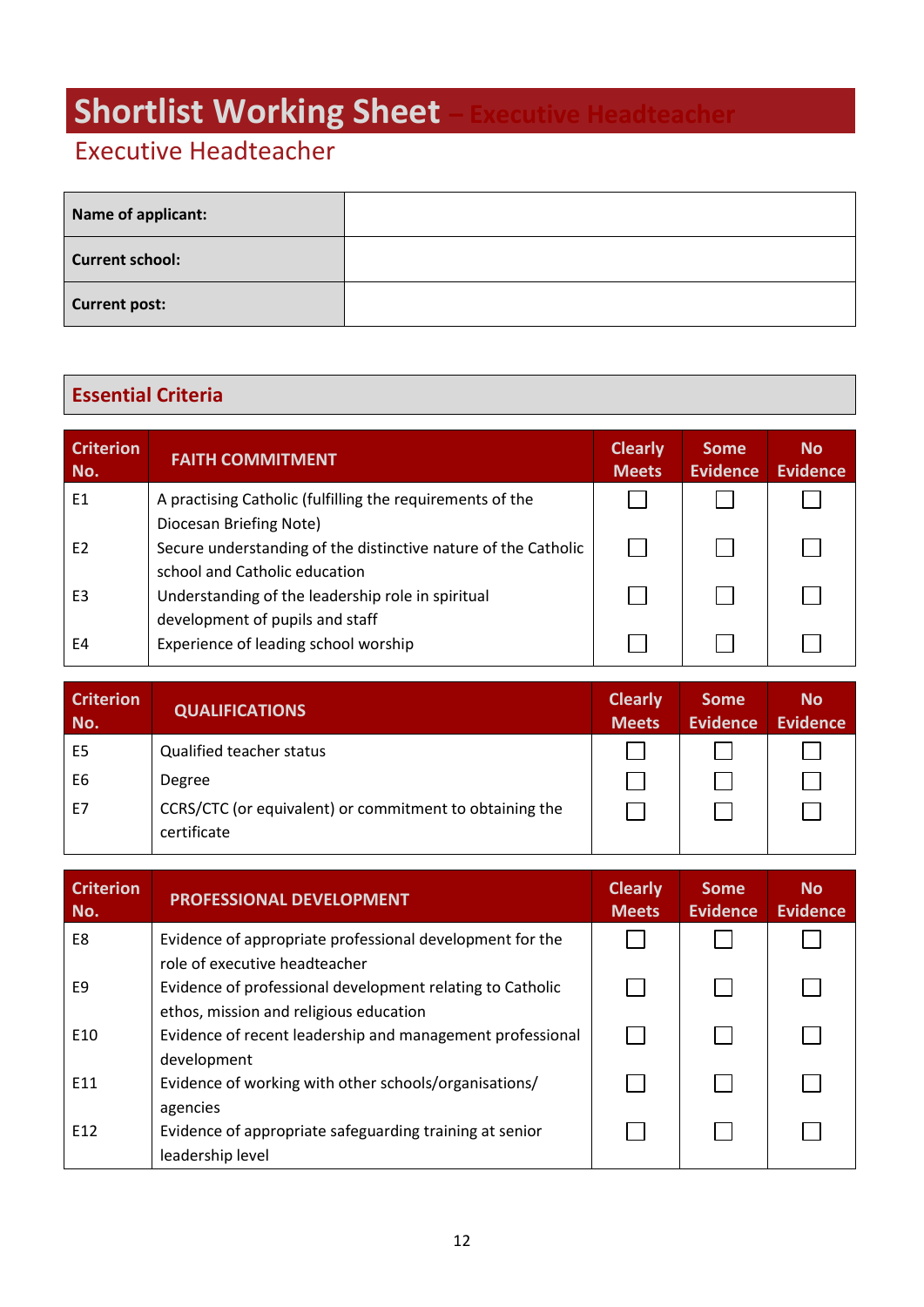| <b>Criterion</b><br>No. | <b>SCHOOL LEADERSHIP AND MANAGEMENT</b><br><b>EXPERIENCE</b>                                                      | <b>Clearly</b><br><b>Meets</b> | <b>Some</b><br><b>Evidence</b> | <b>No</b><br><b>Evidence</b> |
|-------------------------|-------------------------------------------------------------------------------------------------------------------|--------------------------------|--------------------------------|------------------------------|
| E13                     | Ability to articulate and share a vision for education within<br>the context and mission of a Catholic school     |                                |                                |                              |
| E14                     | Ability to inspire and motivate staff, pupils, parents and the<br>board to achieve the aims of Catholic education |                                |                                |                              |
| E <sub>15</sub>         | To have successful experience as an effective deputy<br>headteacher                                               |                                |                                |                              |
| E16                     | To have taken a key role in school self-evaluation and<br>development planning                                    |                                |                                |                              |
| E17                     | An understanding of the relationship between the<br>headteacher and the board in a Catholic school                |                                |                                |                              |
| E18                     | Experience of working constructively with parents                                                                 |                                |                                |                              |
| E19                     | Experience of monitoring staff performance                                                                        |                                |                                |                              |
| E20                     | Thorough knowledge and understanding of current<br>educational issues                                             |                                |                                |                              |

| <b>Criterion</b><br>No. | <b>EXPERIENCE AND KNOWLEDGE OF TEACHING</b>                                                                             | <b>Clearly</b><br><b>Meets</b> | <b>Some</b><br><b>Evidence</b> | <b>No</b><br><b>Evidence</b> |
|-------------------------|-------------------------------------------------------------------------------------------------------------------------|--------------------------------|--------------------------------|------------------------------|
| E21                     | Secure understanding of the requirements of the Religious<br>Education Curriculum Directory and the National Curriculum |                                |                                |                              |
| E22                     | Secure knowledge of statutory requirements relating to the<br>curriculum and assessment                                 |                                |                                |                              |

| <b>Criterion</b><br>No. | <b>PROFESSIONAL ATTRIBUTES</b>                          | <b>Clearly</b><br><b>Meets</b> | <b>Some</b><br><b>Evidence</b> | <b>No</b><br><b>Evidence</b> |
|-------------------------|---------------------------------------------------------|--------------------------------|--------------------------------|------------------------------|
| E <sub>23</sub>         | To have excellent written and oral communication skills |                                |                                |                              |
|                         | (which will be assessed at all stages of the process)   |                                |                                |                              |

| <b>Criterion</b><br>No. | <b>APPLICATION FORM AND SUPPORTING STATEMENT</b>                                                                       | <b>Clearly</b><br><b>Meets</b> | <b>Some</b><br><b>Evidence</b> | <b>No</b><br><b>Evidence</b> |
|-------------------------|------------------------------------------------------------------------------------------------------------------------|--------------------------------|--------------------------------|------------------------------|
| E24                     | The form must be fully completed and legible                                                                           |                                |                                |                              |
| E <sub>25</sub>         | The supporting statement should be clear, concise (within<br>the required word count) and related to the specific post |                                |                                |                              |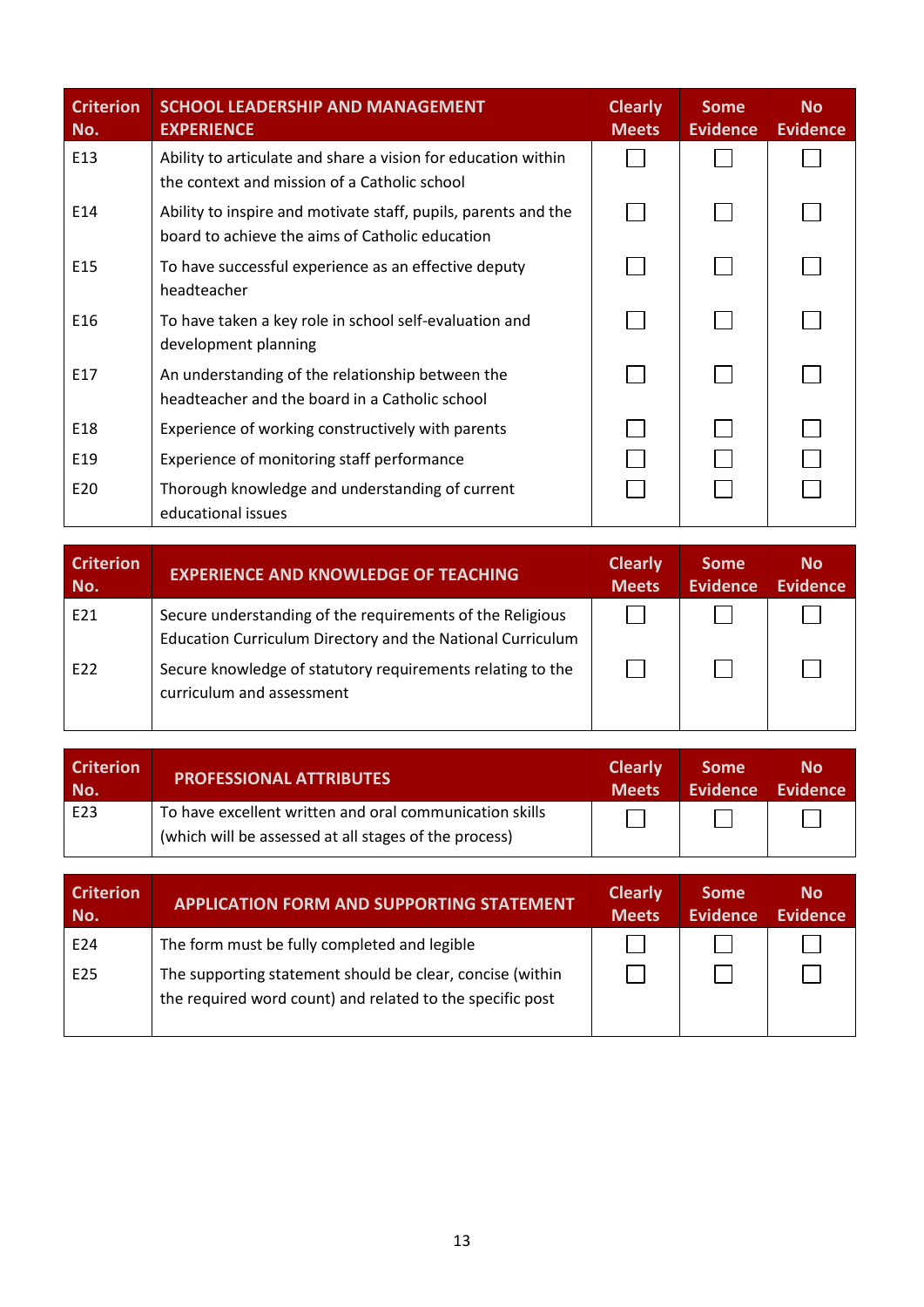## **Desirable Criteria**

| <b>Criterion</b><br>No. | <b>FAITH COMMITMENT</b>                                   | <b>Clearly</b><br><b>Meets</b> | <b>Some</b><br><b>Evidence</b> | <b>No</b><br><b>Evidence</b> |
|-------------------------|-----------------------------------------------------------|--------------------------------|--------------------------------|------------------------------|
| D <sub>1</sub>          | Involvement in parish community                           |                                |                                |                              |
| D <sub>2</sub>          | To have successful experience as an effective headteacher |                                |                                |                              |
|                         |                                                           |                                |                                |                              |

| <b>Criterion</b><br>No. | <b>SCHOOL LEADERSHIP AND MANAGEMENT</b><br><b>EXPERIENCE</b>                         | <b>Clearly</b><br><b>Meets</b> | <b>Some</b><br><b>Evidence</b> | <b>No</b><br><b>Evidence</b> |
|-------------------------|--------------------------------------------------------------------------------------|--------------------------------|--------------------------------|------------------------------|
| D <sub>3</sub>          | Recent experience in a Catholic school                                               |                                |                                |                              |
| D4                      | Postgraduate level qualification                                                     |                                |                                |                              |
| D5                      | National Professional Qualification for Headship (NPQH)                              |                                |                                |                              |
| D6                      | Successful completion of Diocesan leadership programme                               |                                |                                |                              |
| D7                      | Understanding of budget planning, staff deployment and<br>effective use of resources |                                |                                |                              |

**Notes:**

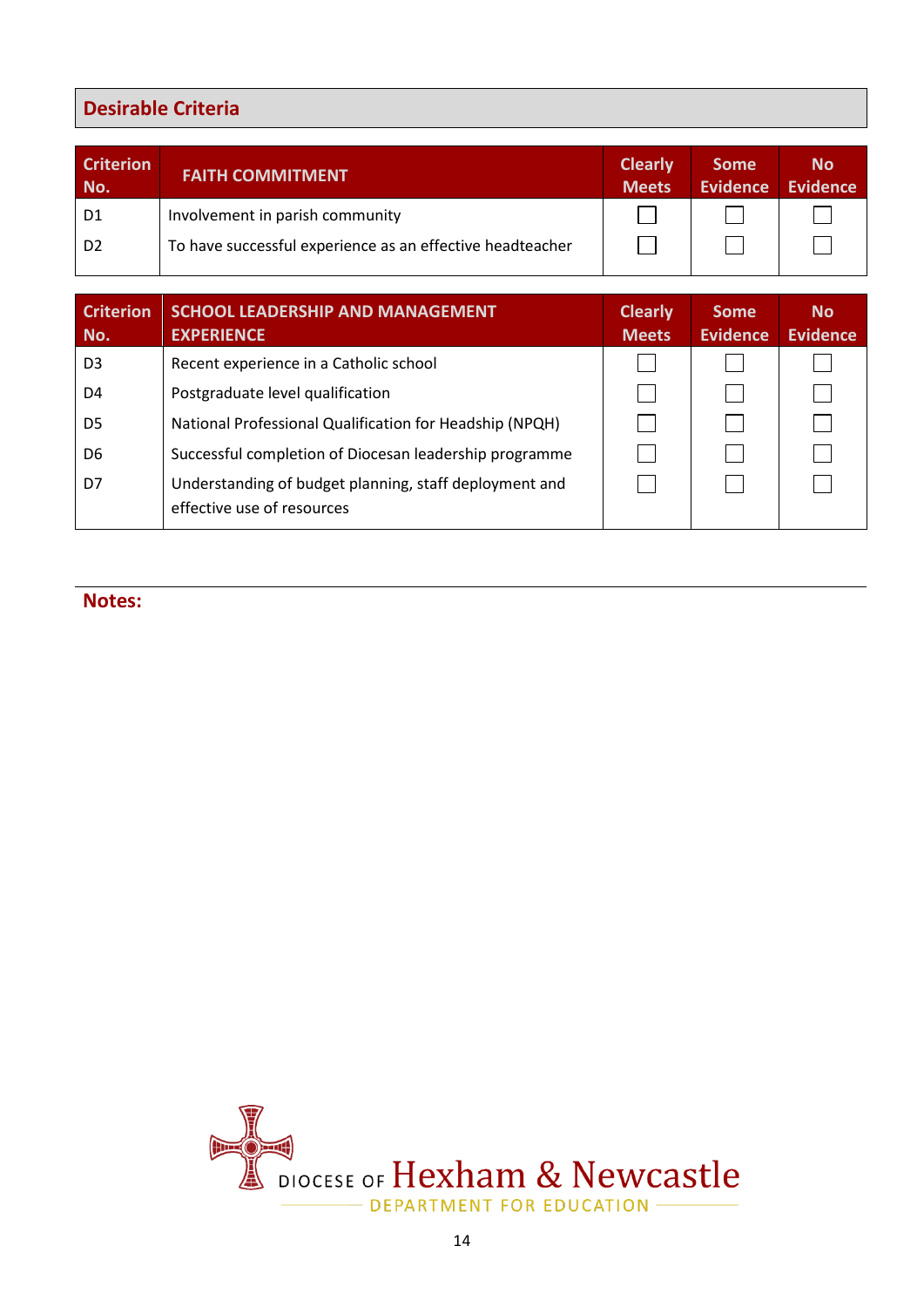## <span id="page-13-0"></span>**Job Description**

## Headteacher

[Name of School]

## **Introduction**

The school has been designated by the Secretary of State as a school with a religious character. Its instrument of government states that it is part of the Catholic Church and is to be conducted as a Catholic school in accordance with Canon Law, the teachings of the Roman Catholic Church and the trust deed of the Diocese of Hexham and Newcastle. At all times the school is to serve as a witness to the Catholic faith in our Lord Jesus Christ. The post therefore requires a practising Catholic who can show by example and from experience that he or she will ensure that the school is distinctively Catholic in all its aspects.

This appointment is with the board of the school under the terms of the Catholic Education Service contract signed with the board as employers. It is subject to the current conditions of service for headteachers contained in the *School Teachers' Pay and Conditions* document and other current education and employment legislation. In carrying out his/her duties the headteacher shall consult, when appropriate: the board, the Diocese, the local authority, the staff of the school, the parents of its pupils, the parish(es) served by the school and other local Catholic schools, particularly where collaboration or federation is being developed.

This job description is based on the key areas identified in the *Headteachers' Standards* published by the Department for Education (2020).

#### (N.B. Other specific tasks e.g. designated safeguarding officer should be added here as required).

The board and the Diocese acknowledge the importance of the role of the Catholic headteacher and will actively offer long term support, encouragement, affirmation and realistic challenge to the successful candidate.

The board and the Diocese are committed to safeguarding and promoting the welfare of children and young people and vulnerable adults and the headteacher must ensure that the highest priority is given to following the guidance and regulations to safeguard them. The successful candidate will be required to undergo an enhanced check for regulated activity from the Disclosure and Barring Service.

The core purpose of the headteacher is to set and implement the strategic direction of the school and to provide professional leadership and management to drive achievement of high standards in all areas of the school's<sup>1</sup> work, particularly in ensuring the provision of sustainable outstanding education through the preservation and development of its Catholic character.

The school's objectives relate to the provision of Catholic education and the school is part of the Catholic Church and, as such, is to be conducted as a Catholic school in accordance with Canon Law, the teachings of the Catholic Church and the trust deed of the Diocese of Hexham and Newcastle. **Therefore, the post of headteacher must be filled by a practising Catholic<sup>2</sup> who can show, by example and from experience, that he or she will ensure that the school is distinctively Catholic in all aspects.**

 $1$ <sup>1</sup> The term school refers to both voluntary aided schools and academies

<sup>2</sup> See *Diocesan Briefing Note On Practising Catholic*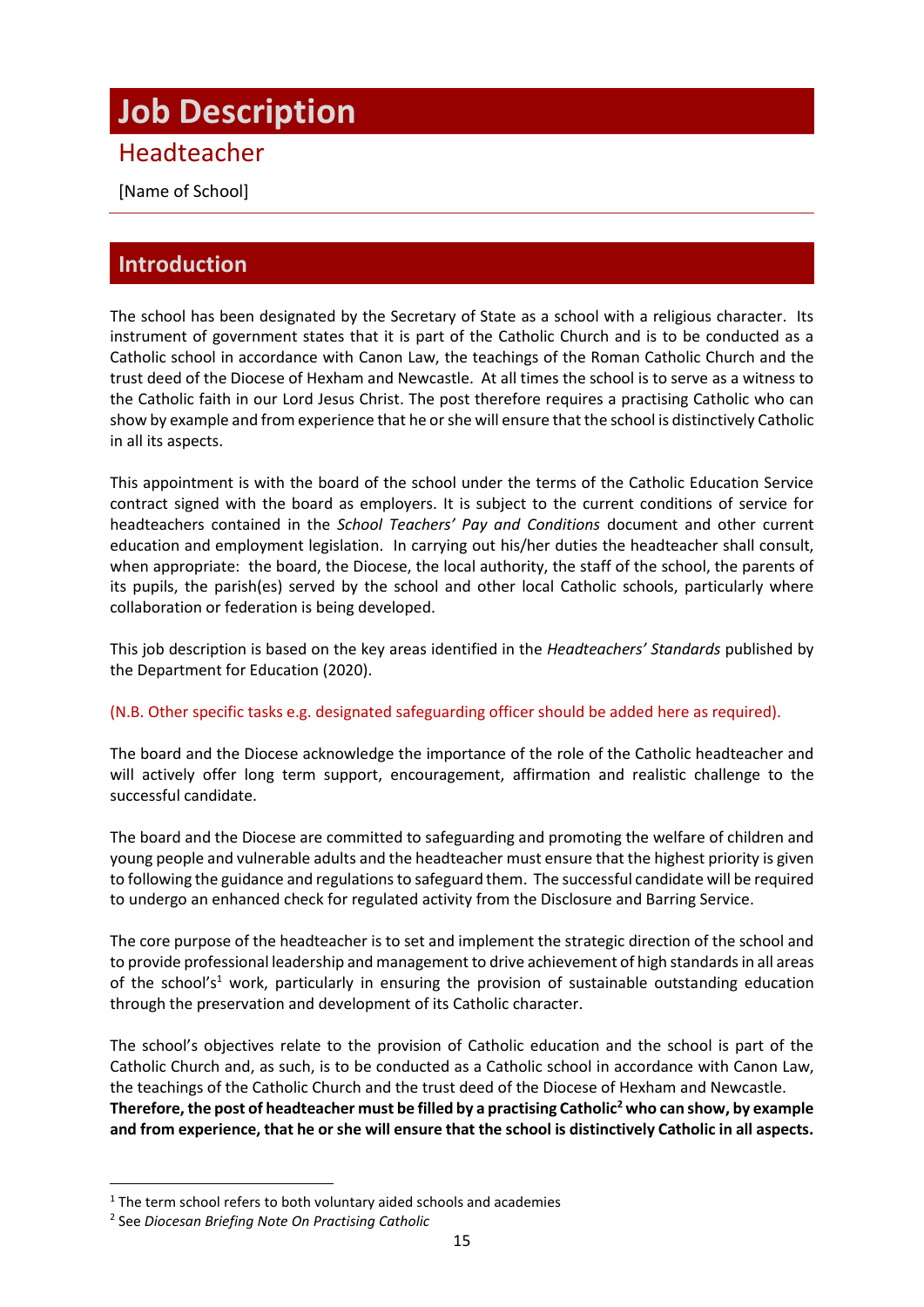## **Section 1: Ethics and professional conduct**

Catholic headteachers are expected to demonstrate consistently high standards of principled and professional conduct inspired by Christ and His beatitudes<sup>3</sup> and exemplified by the self-cultivation of virtues, those qualities of character fundamental to the Catholic tradition: faith, hope, love, justice, solidarity, temperance, fortitude and practical wisdom. Catholic headteachers are expected to meet the teachers' standards and be responsible for providing the conditions in which teachers can fulfil them.

In addition, Catholic headteachers uphold and demonstrate the Seven [Principles](https://www.gov.uk/government/publications/the-7-principles-of-public-life) of Public Life at all times. Known as the Nolan principles, these form the basis of the ethical standards expected of public office holders:

- selflessness
- integrity
- objectivity
- accountability
- openness
- honesty
- leadership

Catholic headteachers are custodians of Diocesan schools and as such embody the abundant hope the Church has placed in education. Catholic headteachers are entrusted with the task of human formation in conformity with Christ and Church teaching, and so uphold ecclesial and public trust in school leadership and maintain high standards of ethics and behaviour. Both within and outside school, Catholic headteachers:

- build relationships of mutual respect rooted in the belief that all are made in the image and likeness of God<sup>4</sup> and at all times observe proper boundaries appropriate to their professional position
- show tolerance of and respect for the rights of others, recognising differences and respecting cultural diversity within contemporary Britain enabling each person to play their full part in building and sustaining the Common Good.
- uphold fundamental British values, including democracy, the rule of law, individual liberty and mutual respect, and tolerance of those with different faiths and beliefs understanding that such values are rooted in the Catholic understanding of dialogue<sup>5</sup> and the Church's social teaching<sup>6</sup>.
- ensure that personal beliefs are not expressed in ways which exploit their position, pupils' vulnerability or might lead pupils to break the law, but are always orientated to the service of others in light of the Gospel.

As leaders of their Catholic school community and profession, headteachers:

■ serve in the best interests of the school's pupils

<sup>3</sup> The Gospel of Matthew 5:3-12

<sup>4</sup> The Book of Genesis 1:26-27

<sup>5</sup> *Dialogue and Proclamation*, (1991) Pontifical Council for Inter-Religious Dialogue, Vatican.

<sup>6</sup> *Compendium of the Social Doctrine of the Church*, 2004, Vatican.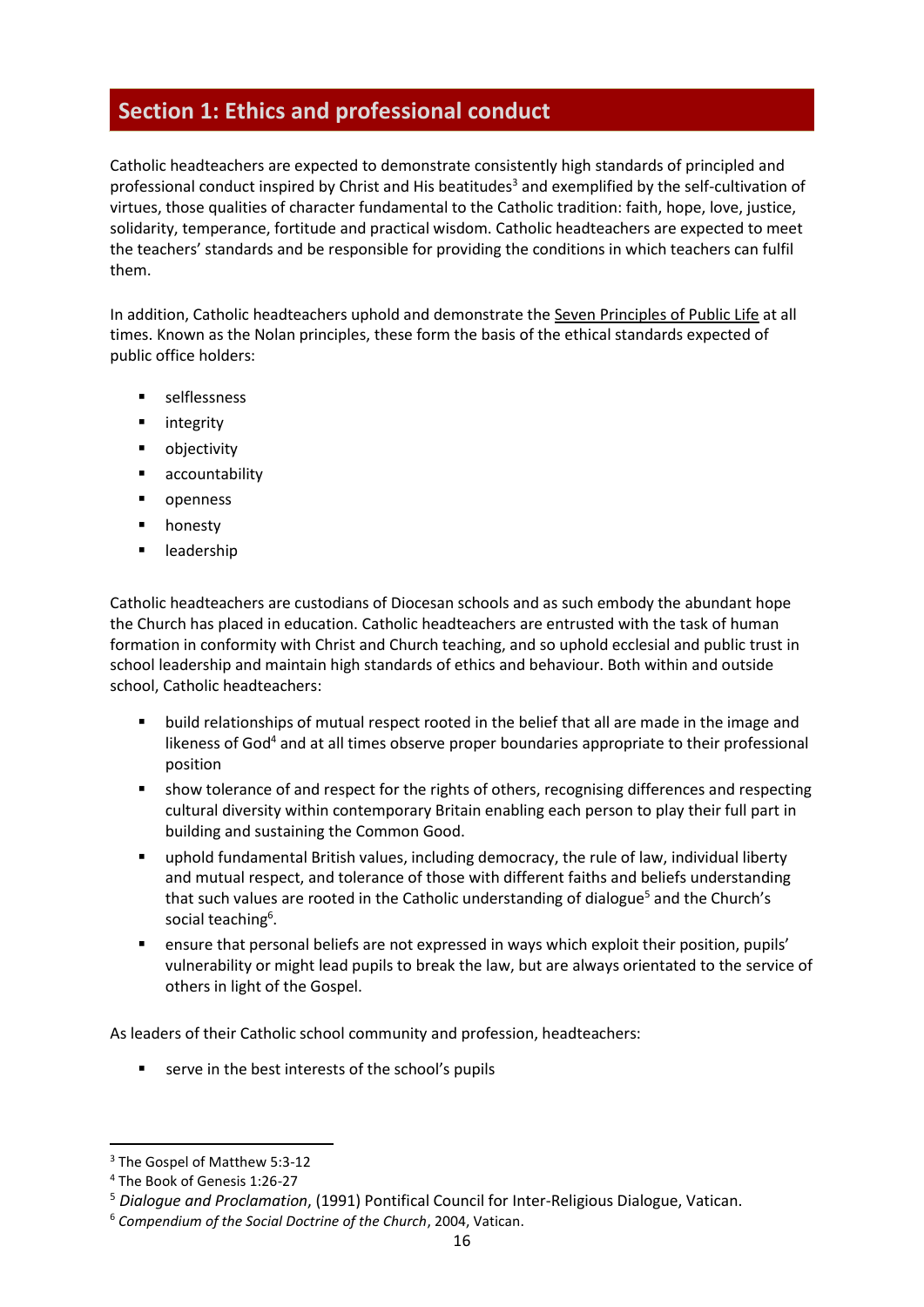- conduct themselves in a manner compatible with their influential position in church and society by behaving ethically, fulfilling their professional responsibilities and modelling the virtues of a good citizen of the Kingdom of God.
- uphold their obligation to give account and accept responsibility
- know, understand, and act within the statutory frameworks which set out their professional duties and responsibilities
- take responsibility for their own continued professional development, engaging critically with educational research to further the Church's mission in education
- make a positive contribution to the wider education system within and without the Catholic sector

## **Section 2: Headteachers' Standards**

## **1. School culture**

Headteachers:

- establish and sustain a Christ centred vision embodied in the school's Catholic mission. ethos and strategic direction in partnership with the parish and Trust, those responsible for governance and through consultation with the school community and Diocese
- create a Christ inspired culture where pupils experience a positive and enriching school life enabling them to flourish
- uphold ambitious educational standards which reflect the distinctive characteristics of Catholic education<sup>7</sup> and which prepare pupils from all backgrounds for their next phase of education and life
- promote positive and respectful relationships across the school community and a safe, orderly and inclusive environment which recognises an individual's dignity as made in the image and likeness of God
- ensure a culture of high staff professionalism rooted in mutual respect, subsidiarity and the pursuit of excellence

## **2. Teaching**

- establish and sustain high-quality, expert teaching across all subjects and phases, built on an evidence-informed understanding of effective teaching and how pupils learn
- ensure teaching is underpinned by high levels of subject expertise and approaches which respect the distinct nature of subject disciplines or specialist domains, and demonstrate how each discipline and domain contributes to the Christian vision of human flourishing to live life to the full.8
- ensure effective use is made of formative assessment

 $<sup>7</sup>$  The distinctive characteristics of Catholic education are 1. The search for excellence, 2. The uniqueness of the</sup> individual, 3. The education of the whole person, 4. The education of all and 5. Moral principles <sup>8</sup> The Gospel of John 10:10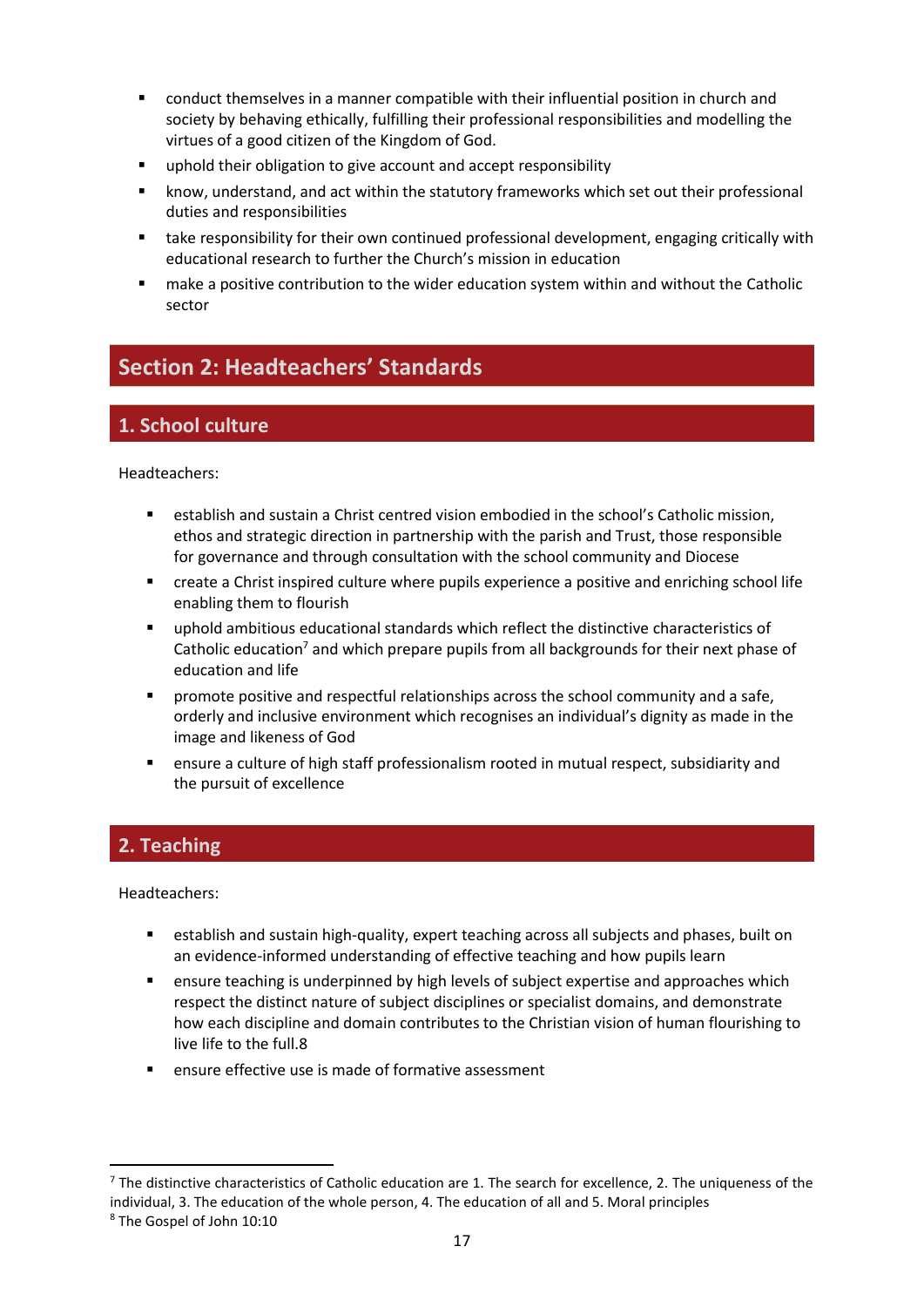#### **3. Curriculum and assessment**

Headteachers:

- ensure a broad, structured and coherent curriculum entitlement rooted in the distinctive characteristics of Catholic education which sets out the knowledge, skills, values and virtues that will be taught
- establish effective curricular leadership, developing subject leaders with high levels of relevant expertise with access to professional and Diocesan networks and communities
- ensure that all pupils are taught to read through the provision of evidence-informed approaches to reading, particularly the use of systematic synthetic phonics in schools that teach early reading
- ensure valid, reliable and proportionate approaches are used when assessing pupils' knowledge and understanding of the curriculum

#### **4. Behaviour**

Headteachers:

- **E** establish and sustain high expectations of behaviour for all pupils, rooted in love, justice and reconciliation and built upon relationships, rules and routines, which are understood clearly by all staff and pupils
- ensure high standards of pupil behaviour through the promotion of the virtues and courteous conduct in accordance with the school's behaviour policy
- implement consistent, fair and respectful approaches to managing behaviour
- ensure that adults within the school lead by example and model and teach the virtues characteristic of a good citizen

### **5. Additional and special educational needs and disabilities**

- ensure the school holds ambitious expectations for all pupils with additional and special educational needs and disabilities in light of the principles of Catholic Social teaching<sup>9</sup>
- establish and sustain ethos, culture and practices rooted in the distinctive characteristics of Catholic education that enable pupils to access the curriculum and learn effectively
- ensure the school works effectively in partnership with parents, carers, parish and professionals, to identify the additional needs and special educational needs and disabilities of pupils, providing support and adaptation where appropriate
- ensure the school fulfils its statutory duties with regard to the SEND code of practice

<sup>&</sup>lt;sup>9</sup> The relevant principles being: the Dignity of the Human Person, the Call to Community and Participation, Rights and Responsibilities, the Preferential Option for the Poor and Solidarity.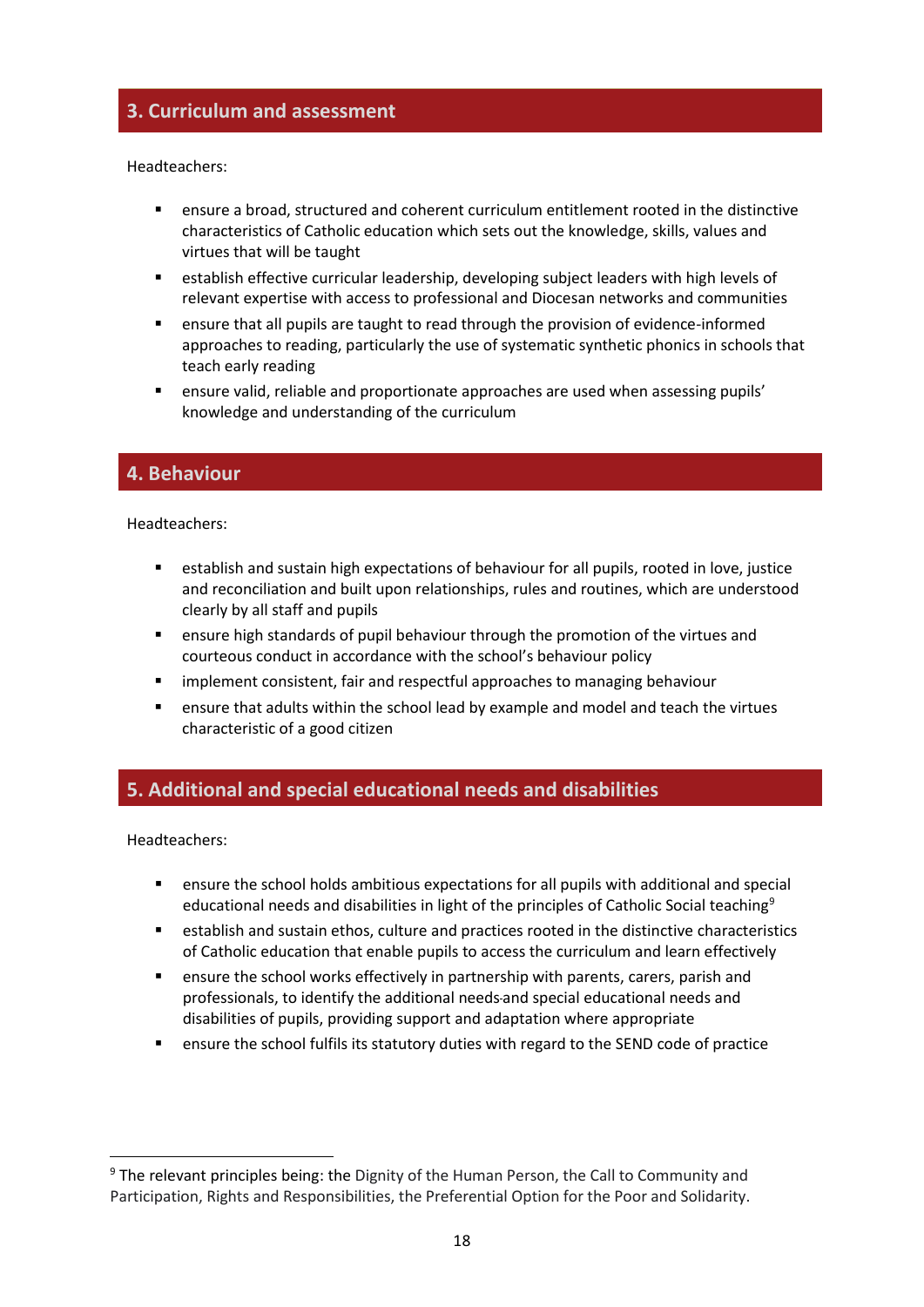#### **6. Professional development**

Headteachers:

- ensure staff have access to high-quality, sustained professional development opportunities in all key and distinctive aspects, aligned to balance the priorities of whole-school improvement, team and individual needs
- prioritise the professional development of staff, ensuring effective planning, delivery and evaluation which is consistent with the approaches laid out in the standard for teachers' professional development
- ensure that professional development opportunities draw on expert provision from beyond the school, as well as within it, including Diocesan and nationally recognised career and professional frameworks and programmes to build capacity and support succession planning

#### **7. Organisational management**

Headteachers:

- ensure the protection and safety of pupils and staff through effective approaches to safeguarding, as part of the duty of care
- prioritise and allocate financial resources appropriately, ensuring efficiency, effectiveness and probity in the use of public funds reflecting the school's Catholic mission
- ensure staff are deployed and managed well with due attention paid to workload
- establish and oversee systems, processes and policies that enable the school to operate effectively and efficiently and that are rooted in a clear understanding of the Church's mission in education
- ensure rigorous approaches to identifying, managing and mitigating risk

#### **8. Continuous school improvement**

- make use of effective and proportional processes of evaluation to identify and analyse complex or persistent problems and barriers which limit school effectiveness, and identify priority areas for improvement
- develop appropriate evidence-informed strategies for improvement as part of welltargeted plans which are realistic, timely, appropriately sequenced and suited to the school's Catholic context
- ensure careful and effective implementation of improvement strategies, which lead to sustained school improvement over time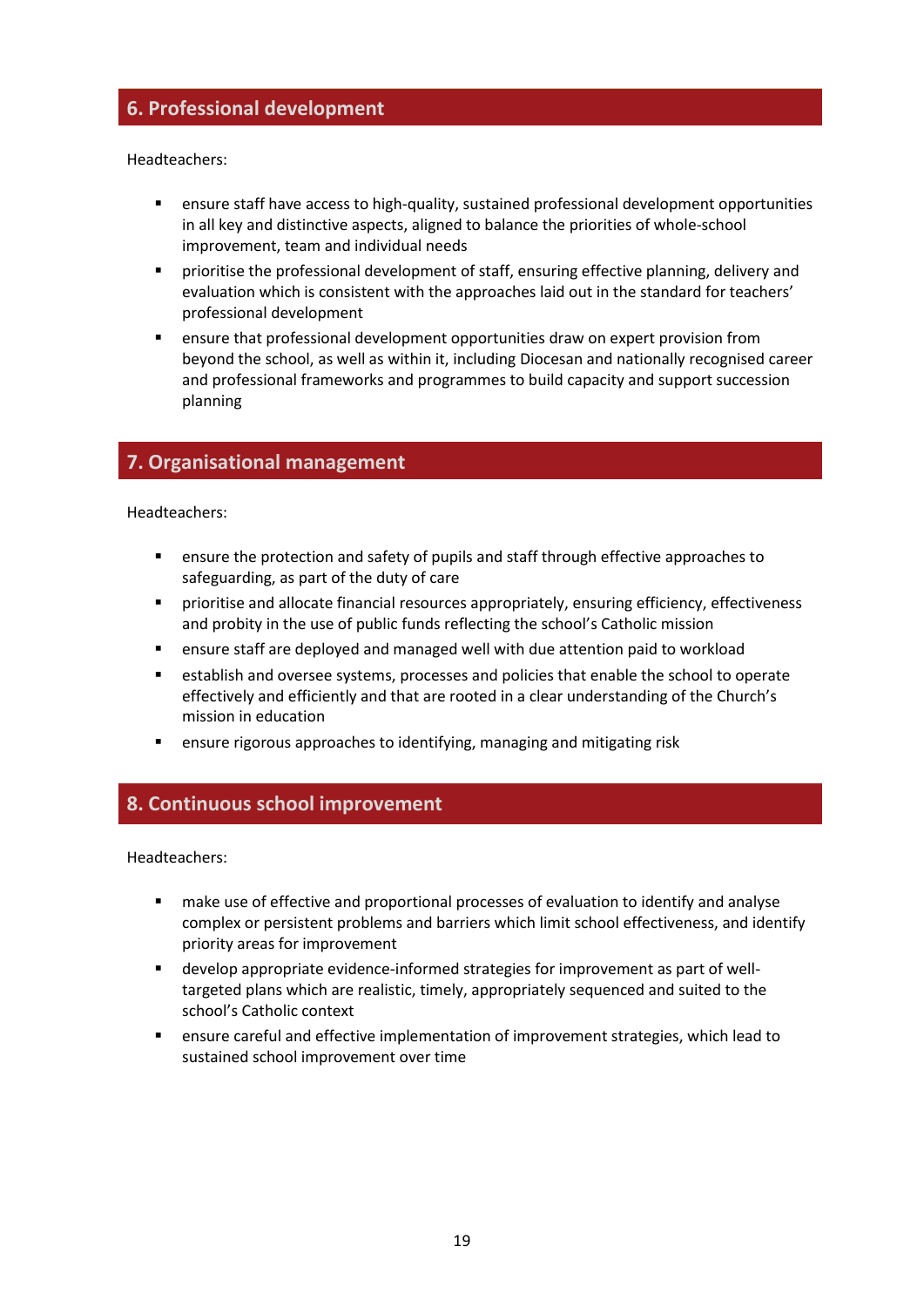### **9. Working in partnership**

Headteachers:

- forge constructive relationships beyond the school, working in partnership with parents, carers, the parish, Trust, Diocese and the local community
- commit their school to work successfully with other Catholic schools and other schools and organisations in a climate of mutual challenge and support
- establish and maintain working relationships with fellow professionals and colleagues across other public services to improve educational outcomes for all pupils

#### **10. Governance and accountability**

Headteachers:

- understand and welcome the role of effective governance, rooted in strategic stewardship of the Catholic mission in education, upholding their obligation to give account and accept responsibility
- establish and sustain a professional working relationship with those responsible for governance which is inspired by a Christ centred vision of human formation
- ensure that staff know and understand their professional responsibilities and are held to account
- ensure the school effectively and efficiently operates within the required regulatory frameworks and meets all statutory duties

*Based on the 2020 DfE Headteachers' Standards published to articulate the additional responsibilities of headship in addition to the requirements of the teachers' standards but reflecting the ethos of the Catholic school and the vocational role of a Catholic headteacher in upholding the mission of the Church*

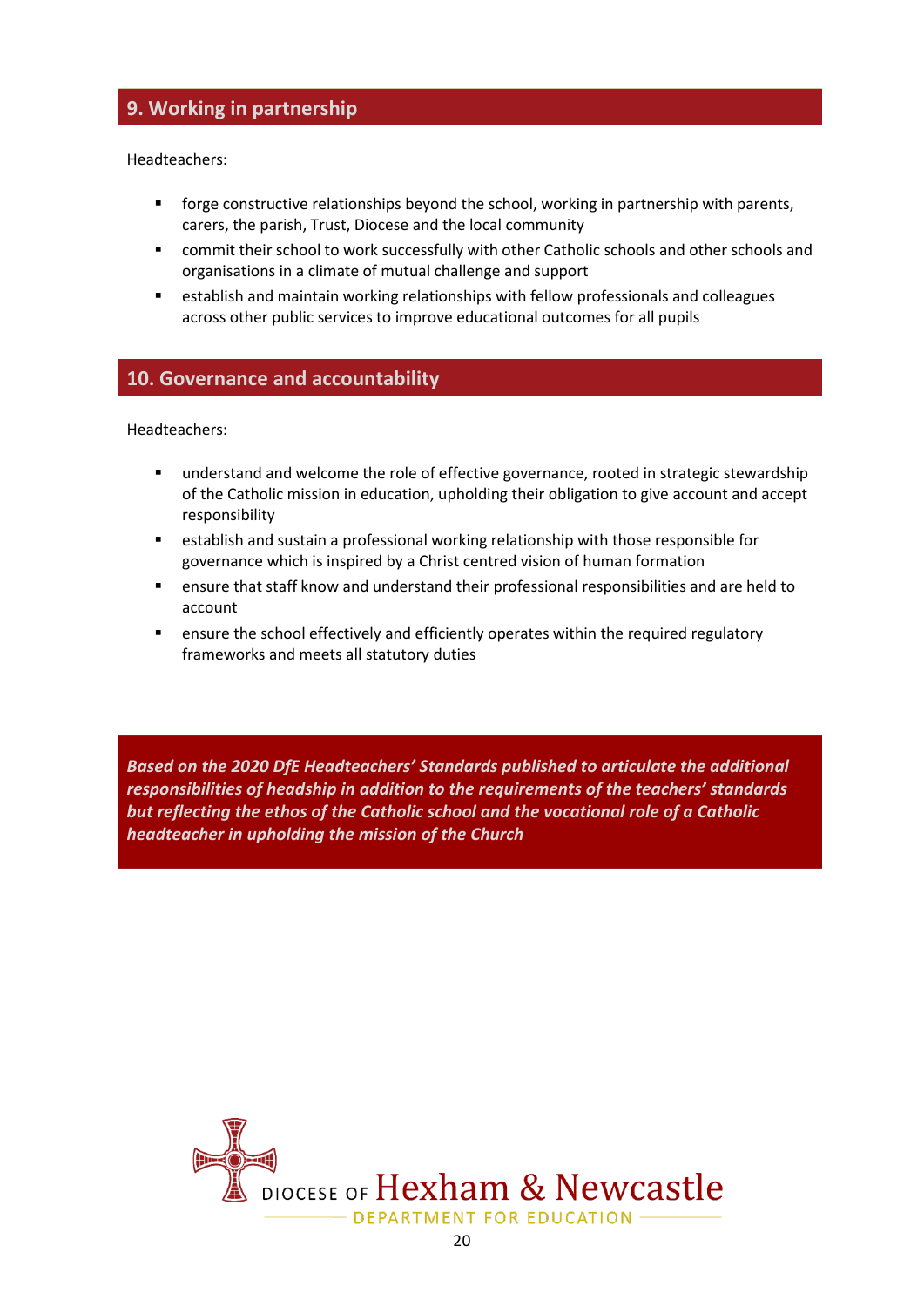# <span id="page-19-0"></span>**Person Specification - Headteacher**

| <b>Essential Criteria</b>                         | <b>Criterion</b><br>No. | <b>Attribute</b>                                                                                                  | <b>Stage</b><br><b>Identified</b> |
|---------------------------------------------------|-------------------------|-------------------------------------------------------------------------------------------------------------------|-----------------------------------|
| <b>FAITH COMMITMENT</b>                           | E1                      | A practising Catholic (fulfilling the requirements of the<br>Diocesan Briefing Note)                              | A/I/R                             |
|                                                   | E <sub>2</sub>          | Secure understanding of the distinctive nature of the<br>Catholic school and Catholic education                   | A/I/R                             |
|                                                   | E <sub>3</sub>          | Understanding of the leadership role in spiritual<br>development of pupils and staff                              | A/I/R                             |
|                                                   | E4                      | Experience of leading school worship                                                                              | A/I                               |
| <b>QUALIFICATIONS</b>                             | E <sub>5</sub>          | Qualified teacher status                                                                                          | A/CC                              |
|                                                   | E <sub>6</sub>          | Degree                                                                                                            | A/CC                              |
|                                                   | E7                      | CCRS/CTC (or equivalent) or commitment to obtaining<br>the certificate                                            | A/CC/1                            |
| <b>PROFESSIONAL</b><br><b>DEVELOPMENT</b>         | E8                      | Evidence of appropriate professional development for<br>the role of headteacher                                   | A                                 |
|                                                   | E <sub>9</sub>          | Evidence of professional development relating to<br>Catholic ethos, mission and religious education               | A/I/CC                            |
|                                                   | E10                     | Evidence of recent leadership and management<br>professional development                                          | A                                 |
|                                                   | E11                     | Evidence of working with other schools/organisations/<br>agencies                                                 | A/I/CC                            |
|                                                   | E12                     | Evidence of appropriate safeguarding training at senior<br>leadership level                                       | A/I/CC                            |
| <b>SCHOOL LEADERSHIP</b><br><b>AND MANAGEMENT</b> | E13                     | Ability to articulate and share a vision for education<br>within the context and mission of a Catholic school     | A/I/R                             |
| <b>EXPERIENCE</b>                                 | E14                     | Ability to inspire and motivate staff, pupils, parents and<br>the board to achieve the aims of Catholic education | A/I/R                             |
|                                                   | E <sub>15</sub>         | To have successful experience as an effective deputy<br>headteacher                                               | A/I/R                             |
|                                                   | E16                     | To have taken a key role in school self-evaluation and<br>development planning                                    | A/I/R                             |
|                                                   | E17                     | An understanding of the relationship between the<br>headteacher and the board in a Catholic school                | A/I/R                             |
|                                                   | E18                     | Experience of working constructively with parents                                                                 | A/I/R                             |
|                                                   | E19                     | Experience of monitoring staff performance                                                                        | A/I/R                             |
|                                                   | E20                     | Thorough knowledge and understanding of current<br>educational issues                                             | A/I/R                             |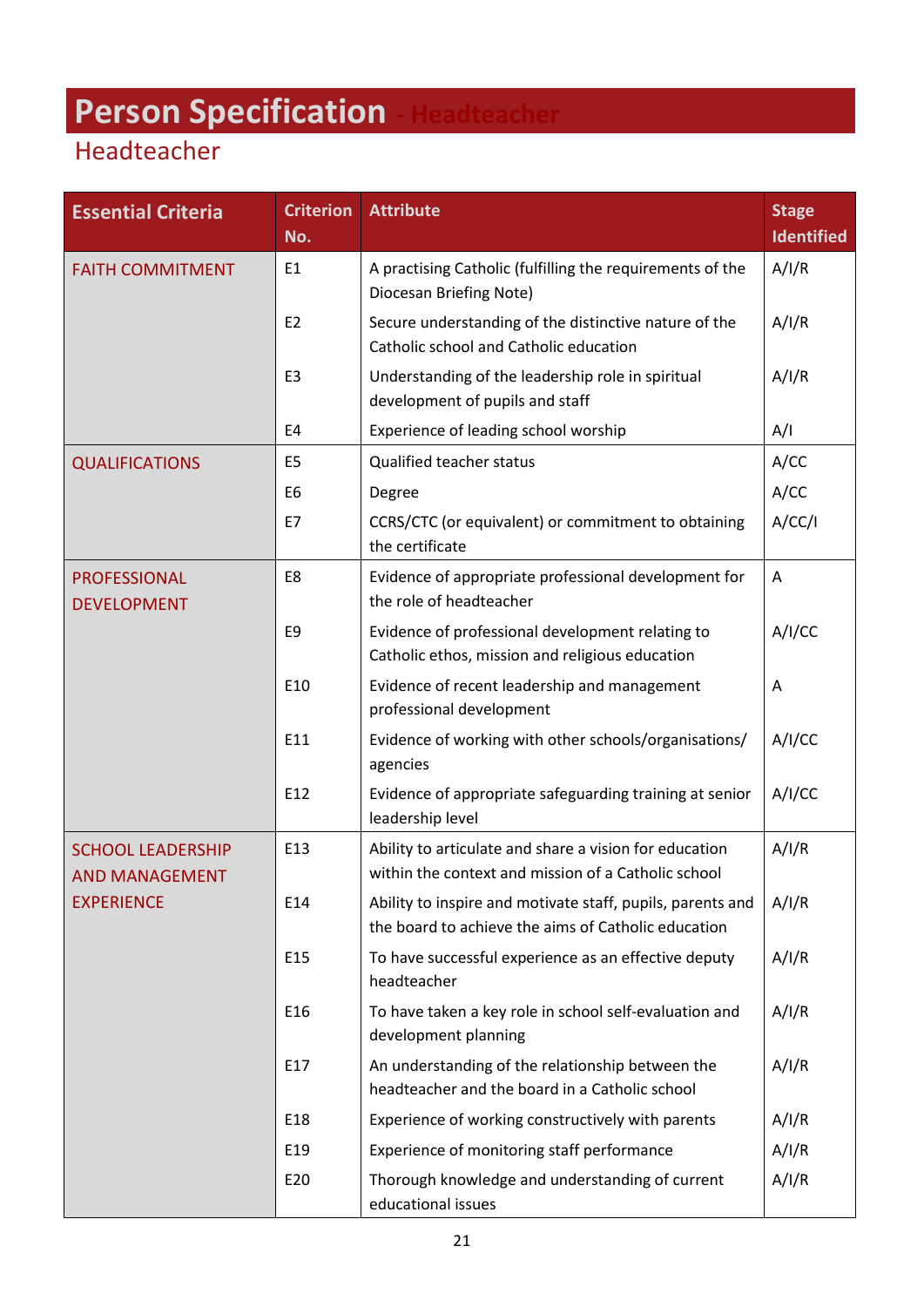| <b>EXPERIENCE AND</b><br><b>KNOWLEDGE OF</b><br><b>TEACHING</b>      | E21                    | Secure understanding of the requirements of the<br>Religious Education Curriculum Directory and the<br><b>National Curriculum</b>                                         | A/I    |
|----------------------------------------------------------------------|------------------------|---------------------------------------------------------------------------------------------------------------------------------------------------------------------------|--------|
|                                                                      | E22                    | Secure knowledge of statutory requirements relating to<br>the curriculum and assessment                                                                                   | A/I    |
| <b>PROFESSIONAL</b><br><b>ATTRIBUTES</b>                             | E23                    | To have excellent written and oral communication skills<br>(which will be assessed at all stages of the process)                                                          | A/I    |
| <b>APPLICATION FORM AND</b><br><b>SUPPORTING</b><br><b>STATEMENT</b> | E24<br>E <sub>25</sub> | The form must be fully completed and legible<br>The supporting statement should be clear, concise<br>(within the required word count) and related to the<br>specific post | A<br>A |

| <b>Desirable Criteria</b> | <b>Criterion</b><br>No. | <b>Attribute</b>                                                                     | <b>Stage</b><br><b>Identified</b> |
|---------------------------|-------------------------|--------------------------------------------------------------------------------------|-----------------------------------|
| <b>FAITH COMMITMENT</b>   | D1                      | Involvement in parish community                                                      | A/I                               |
| <b>QUALIFICATIONS</b>     | D <sub>2</sub>          | Recent experience in a Catholic school                                               | A/I                               |
|                           | D <sub>3</sub>          | Postgraduate level qualification                                                     | A/CC                              |
|                           | D4                      | National Professional Qualification for Headship (NPQH)                              | A/CC                              |
|                           | D5                      | Successful completion of Diocesan leadership<br>programme                            | A/CC                              |
|                           | D6                      | Understanding of budget planning, staff deployment and<br>effective use of resources | A/I                               |

| <b>KEY - STAGE IDENTIFIED</b> |                              |  |  |  |
|-------------------------------|------------------------------|--|--|--|
| A                             | <b>Application Form</b>      |  |  |  |
|                               | Interview                    |  |  |  |
| R                             | References                   |  |  |  |
| CC                            | <b>Checking Certificates</b> |  |  |  |

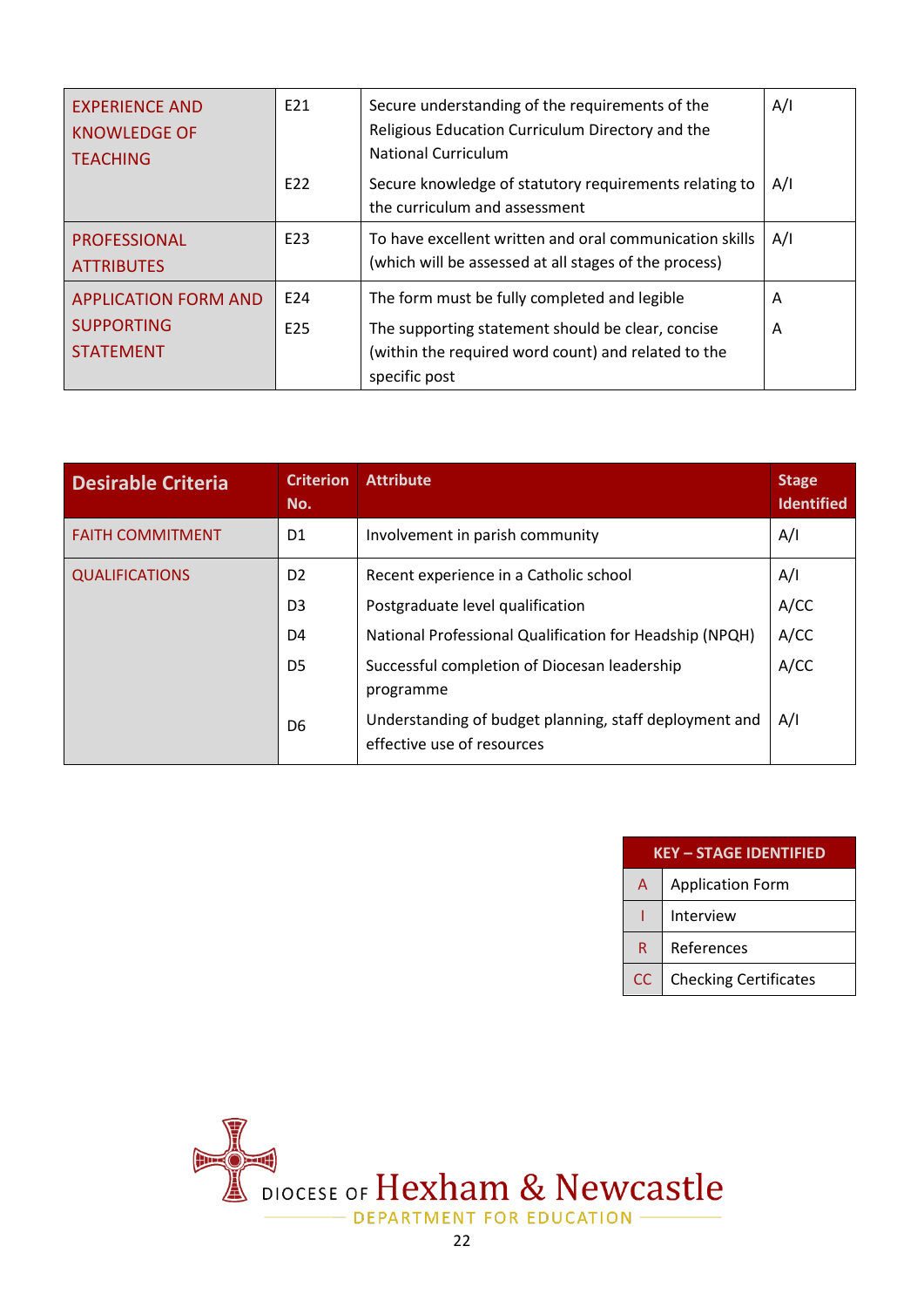# <span id="page-21-0"></span>**Shortlist Working Sheet**

## Headteacher

| Name of applicant:     |  |
|------------------------|--|
| <b>Current school:</b> |  |
| <b>Current post:</b>   |  |

## **Essential Criteria**

| <b>Criterion</b><br>No. | <b>FAITH COMMITMENT</b>                                                                   | <b>Clearly</b><br><b>Meets</b> | <b>Some</b><br><b>Evidence</b> | <b>No</b><br><b>Evidence</b> |
|-------------------------|-------------------------------------------------------------------------------------------|--------------------------------|--------------------------------|------------------------------|
| E1                      | A practising Catholic (fulfilling the requirements of the                                 |                                |                                |                              |
| E <sub>2</sub>          | Diocesan Briefing Note)<br>Secure understanding of the distinctive nature of the Catholic |                                |                                |                              |
| E <sub>3</sub>          | school and Catholic education<br>Understanding of the leadership role in spiritual        |                                |                                |                              |
| E4                      | development of pupils and staff<br>Experience of leading school worship                   |                                |                                |                              |

| <b>Criterion</b><br>No. | <b>QUALIFICATIONS</b>                                                  | <b>Clearly</b><br><b>Meets</b> | <b>Some</b><br><b>Evidence</b> | <b>No</b><br><b>Evidence</b> |
|-------------------------|------------------------------------------------------------------------|--------------------------------|--------------------------------|------------------------------|
| E <sub>5</sub>          | <b>Qualified teacher status</b>                                        |                                |                                |                              |
| E <sub>6</sub>          | Degree                                                                 |                                |                                |                              |
| E7                      | CCRS/CTC (or equivalent) or commitment to obtaining the<br>certificate |                                |                                |                              |

| <b>Criterion</b><br>No. | PROFESSIONAL DEVELOPMENT                                                                            | <b>Clearly</b><br><b>Meets</b> | <b>Some</b><br><b>Evidence</b> | <b>No</b><br><b>Evidence</b> |
|-------------------------|-----------------------------------------------------------------------------------------------------|--------------------------------|--------------------------------|------------------------------|
| E8                      | Evidence of appropriate professional development for the<br>role of headteacher                     |                                |                                |                              |
| F9                      | Evidence of professional development relating to Catholic<br>ethos, mission and religious education |                                |                                |                              |
| E10                     | Evidence of recent leadership and management professional<br>development                            |                                |                                |                              |
| E11                     | Evidence of working with other schools/organisations/<br>agencies                                   |                                |                                |                              |
| E <sub>12</sub>         | Evidence of appropriate safeguarding training at senior<br>leadership level                         |                                |                                |                              |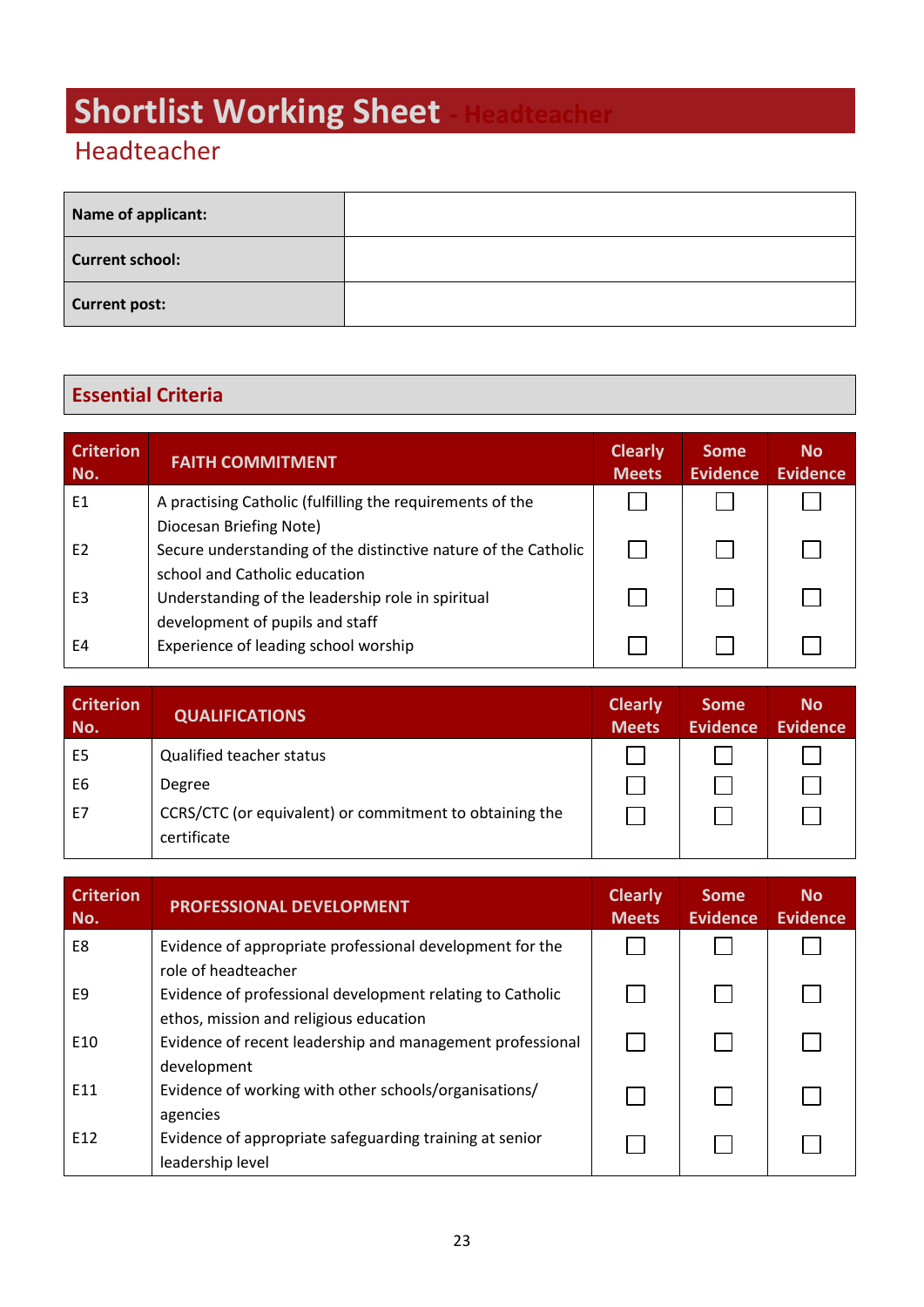| <b>Criterion</b><br>No. | <b>SCHOOL LEADERSHIP AND MANAGEMENT</b><br><b>EXPERIENCE</b>                                                      | <b>Clearly</b><br><b>Meets</b> | <b>Some</b><br><b>Evidence</b> | <b>No</b><br><b>Evidence</b> |
|-------------------------|-------------------------------------------------------------------------------------------------------------------|--------------------------------|--------------------------------|------------------------------|
| E13                     | Ability to articulate and share a vision for education within<br>the context and mission of a Catholic school     |                                |                                |                              |
| E14                     | Ability to inspire and motivate staff, pupils, parents and the<br>board to achieve the aims of Catholic education |                                |                                |                              |
| E <sub>15</sub>         | To have successful experience as an effective deputy<br>headteacher                                               |                                |                                |                              |
| E16                     | To have taken a key role in school self-evaluation and<br>development planning                                    |                                |                                |                              |
| E17                     | An understanding of the relationship between the<br>headteacher and the board in a Catholic school                |                                |                                |                              |
| E18                     | Experience of working constructively with parents                                                                 |                                |                                |                              |
| E19                     | Experience of monitoring staff performance                                                                        |                                |                                |                              |
| E20                     | Thorough knowledge and understanding of current<br>educational issues                                             |                                |                                |                              |

| <b>Criterion</b><br>No. | <b>EXPERIENCE AND KNOWLEDGE OF TEACHING</b>                                                                             | <b>Clearly</b><br><b>Meets</b> | <b>Some</b><br><b>Evidence</b> | <b>No</b><br><b>Evidence</b> |
|-------------------------|-------------------------------------------------------------------------------------------------------------------------|--------------------------------|--------------------------------|------------------------------|
| E21                     | Secure understanding of the requirements of the Religious<br>Education Curriculum Directory and the National Curriculum |                                |                                |                              |
| E22                     | Secure knowledge of statutory requirements relating to the<br>curriculum and assessment                                 |                                |                                |                              |

| <b>Criterion</b> | <b>PROFESSIONAL ATTRIBUTES</b>                                                                                   | <b>Clearly</b> | <b>Some</b> | <b>No</b> |
|------------------|------------------------------------------------------------------------------------------------------------------|----------------|-------------|-----------|
| No.              |                                                                                                                  | <b>Meets</b>   | Evidence    | Evidence  |
| E <sub>23</sub>  | To have excellent written and oral communication skills<br>(which will be assessed at all stages of the process) |                |             |           |

| <b>Criterion</b><br>No. | <b>APPLICATION FORM AND SUPPORTING STATEMENT</b>                                                                       | <b>Clearly</b><br><b>Meets</b> | <b>Some</b><br><b>Evidence</b> | <b>No</b><br><b>Evidence</b> |
|-------------------------|------------------------------------------------------------------------------------------------------------------------|--------------------------------|--------------------------------|------------------------------|
| E24                     | The form must be fully completed and legible                                                                           |                                |                                |                              |
| E25                     | The supporting statement should be clear, concise (within<br>the required word count) and related to the specific post |                                |                                |                              |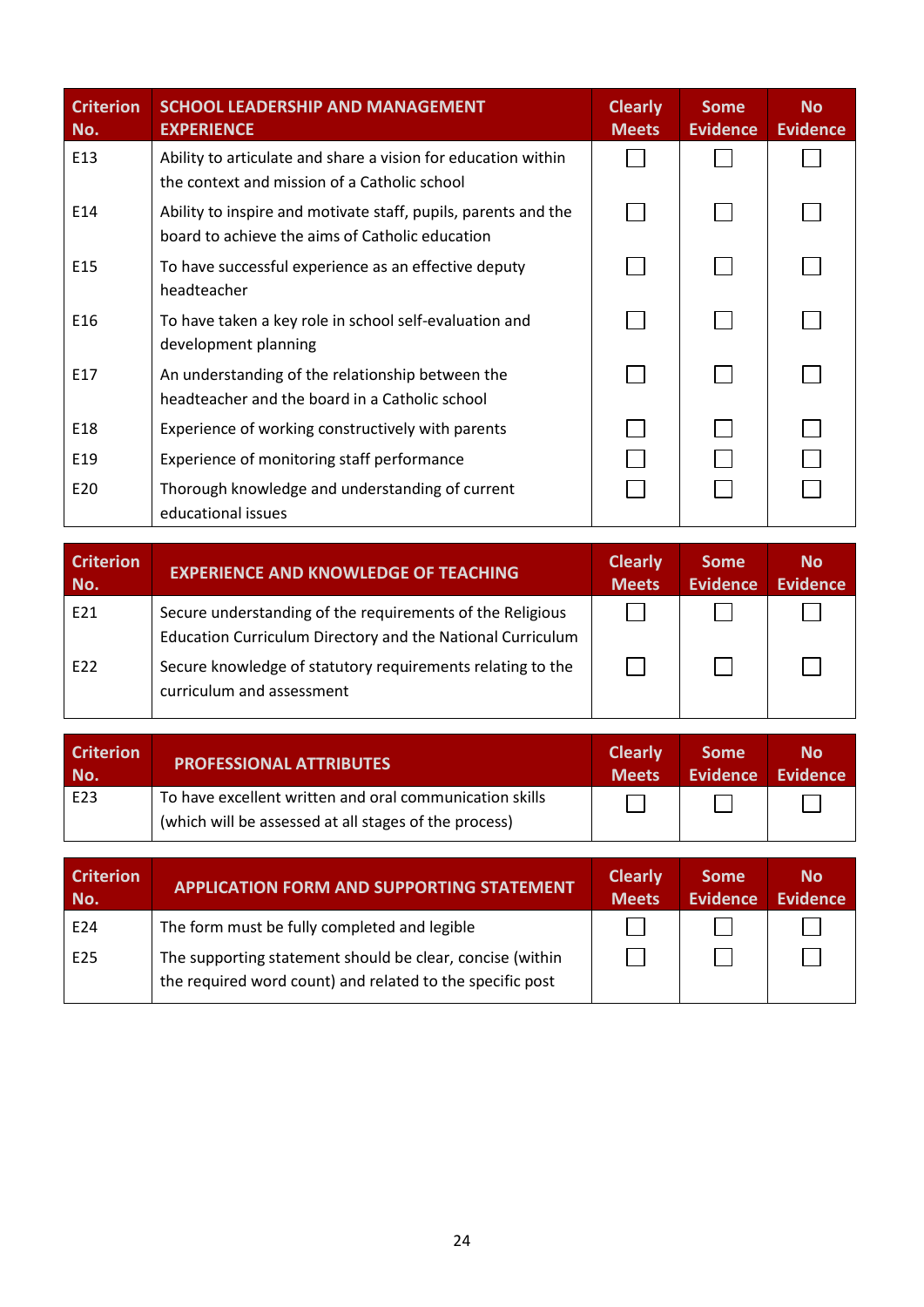## **Desirable Criteria**

| <b>Criterion</b> | <b>FAITH COMMITMENT</b>         | <b>Clearly</b> | <b>Some</b> | <b>No</b> |
|------------------|---------------------------------|----------------|-------------|-----------|
| No.              |                                 | <b>Meets</b>   | Evidence    | Evidence  |
| D1               | Involvement in parish community |                |             |           |

| <b>Criterion</b><br>No. | <b>QUALIFICATIONS</b>                                                                |  | <b>Some</b><br><b>Evidence</b> | <b>No</b><br><b>Evidence</b> |
|-------------------------|--------------------------------------------------------------------------------------|--|--------------------------------|------------------------------|
| D <sub>2</sub>          | Recent experience in a Catholic school                                               |  |                                |                              |
| D <sub>3</sub>          | Postgraduate level qualification                                                     |  |                                |                              |
| D4                      | National Professional Qualification for Headship (NPQH)                              |  |                                |                              |
| D <sub>5</sub>          | Successful completion of Diocesan leadership programme                               |  |                                |                              |
| D6                      | Understanding of budget planning, staff deployment and<br>effective use of resources |  |                                |                              |

**Notes:**

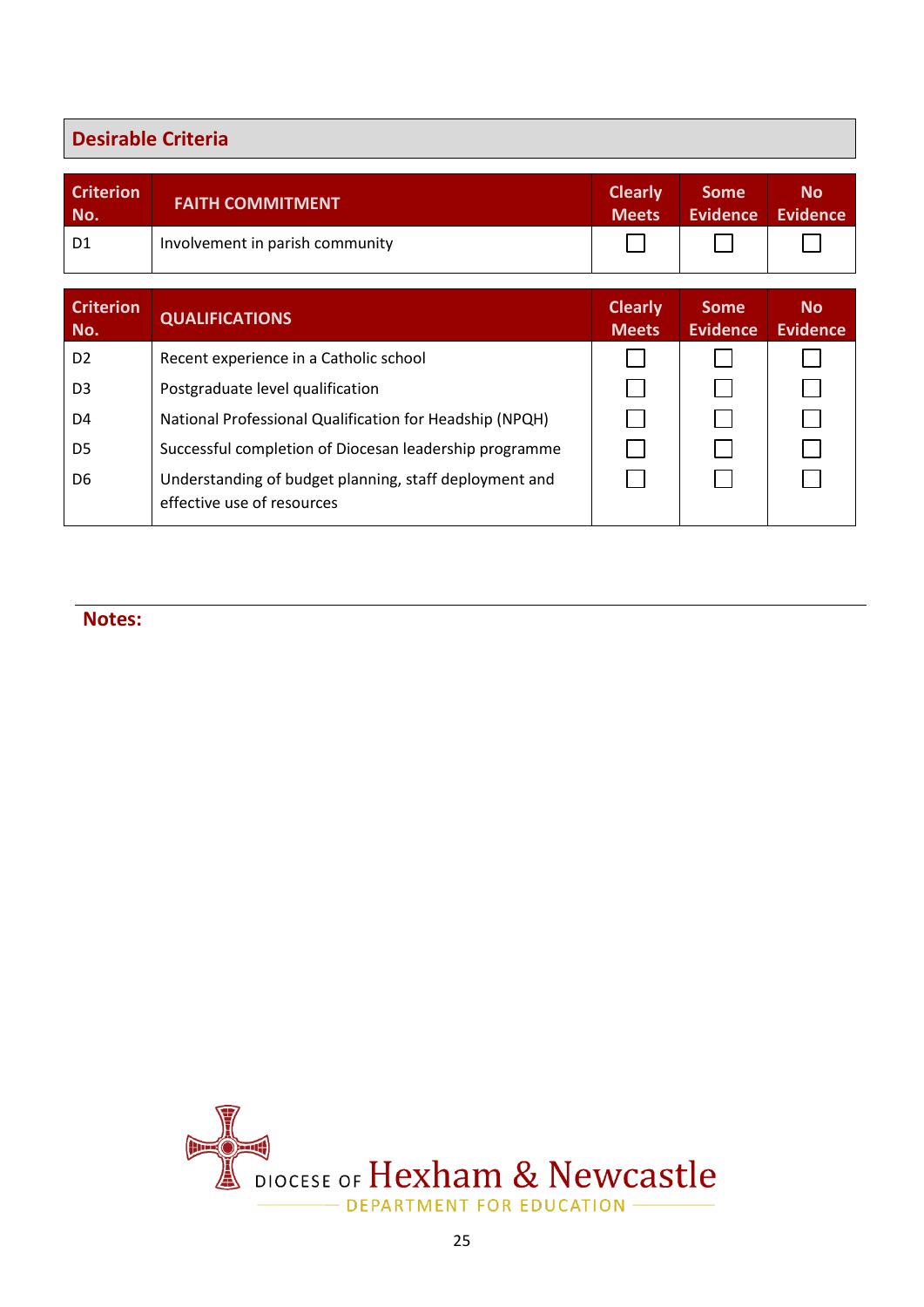## <span id="page-24-0"></span>**SAMPLE TIMETABLE FOR PRIMARY HEADTEACHER INTERVIEW (ONE DAY, BASED ON TWO CANDIDATES)**

- 8.45 Panel briefing
	- 1. Opening Prayer
	- 2. Confirm arrangements for the day
	- 3. Discussion of presentation task
- 9.15 Candidates arrive.
- 9.30 Tour of the school and liturgical prayer (ten minutes with half of full school reception to year 6)

| <b>Time</b> | <b>Liturgical Prayer (school hall)</b> | Tour        |
|-------------|----------------------------------------|-------------|
| 9.30        | Candidate 1                            | Candidate 2 |
| 10.00       | Candidate 2                            | Candidate 1 |

#### 10.30 BREAK

| <b>Time</b> | Data Task                     | <b>School Council</b> |
|-------------|-------------------------------|-----------------------|
| 10.45       | Candidate 1 given data        | Candidate 2           |
| 11.15       | Candidate 1 data presentation |                       |
| 11.15       | Candidate 2 given data        | Candidate 1           |
| 11.45       | Candidate 2 data presentation |                       |

- 12.15 Candidate identity and qualification checks
- 12.30 LUNCH Candidates lunch with the board and staff
- 13.00 Panel reconvenes
	- Agreement of questions for the formal interview and who will ask the questions
- 13.00 Presentations. Candidates have 30 minutes preparation time. (Presentation 10 minutes with 5 minutes for governor questions).

| Time  |                                      |
|-------|--------------------------------------|
| 13.00 | Candidate 1 given presentation title |
| 13.30 | Candidate 2 given presentation title |
| 13.30 | Candidate 1 presentation             |
| 14.00 | Candidate 2 presentation             |

14.30 BREAK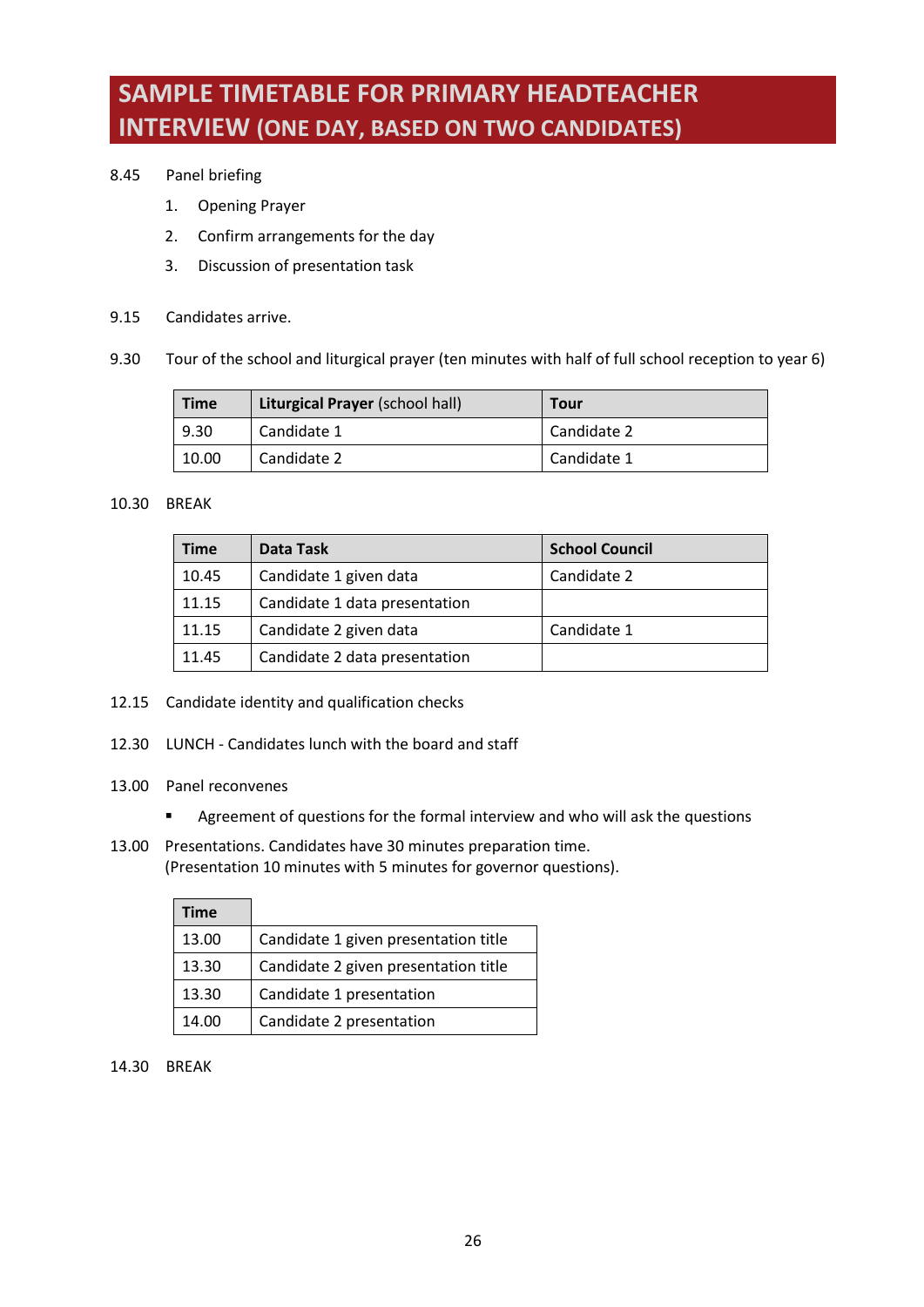- 14.40 Formal interviews
	- Approximately 40 minutes per candidate
	- At the end of the interview chair confirms that candidate is a practising Catholic and will accept the post if offered

| <b>Time</b> |             |
|-------------|-------------|
| 14.40       | Candidate 1 |
| 15.20       | Candidate 2 |

#### 16.00 Deliberation

- Feedback on Liturgical Prayer task
- Feedback on data task
- Feedback on school council
- Presentation
- Interview

#### 17.00 The decision

- The panel use criteria to identify strongest applicant
- Offer post (see model letter)
- Arrange feedback for unsuccessful candidate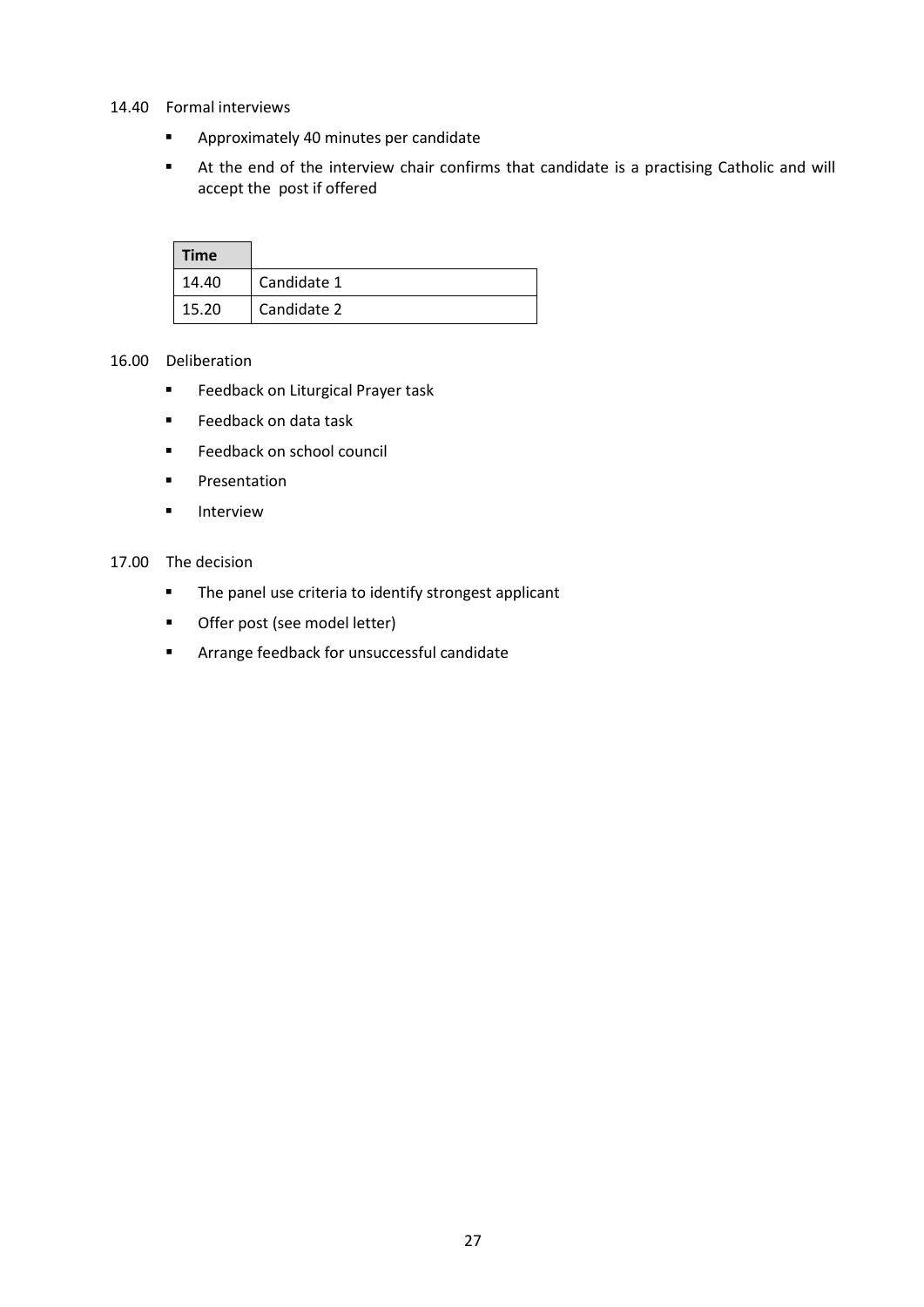## <span id="page-26-0"></span>**SAMPLE TIMETABLE FOR PRIMARY HEADTEACHER INTERVIEW (ONE DAY, BASED ON FOUR CANDIDATES)**

#### 9.00 Panel meeting

- Opening prayer
- Confirm arrangements for the day
- 9.15 Candidates arrive
	- Identification and qualification checks
- 9.30 Liturgical prayer and data task

| <b>Time</b> | <b>Liturgical Prayer</b> | Data        |
|-------------|--------------------------|-------------|
| 9.30        | Candidate 1              | Candidate 2 |
| 9.50        | Candidate 3              | Candidate 4 |
| 10.10       | Candidate 2              | Candidate 1 |
| 10.30       | Candidate 4              | Candidate 3 |

#### 10.50 BREAK

11.10 Presentations (10 minutes with 5 minutes for questions)

| Time  |             |
|-------|-------------|
| 11.10 | Candidate 1 |
| 11.30 | Candidate 2 |
| 11.50 | Candidate 3 |
| 12.10 | Candidate 4 |

- 12.30 LUNCH Candidates lunch with the panel and staff
- 13.00 Panel reconvenes
	- Agreement of questions for the afternoon and who will ask the questions

#### 14.00 Formal Interviews

- Approximately 40 minutes per candidate
- At the end of the interview chair confirms that candidate is a practising Catholic and will accept the post if offered

| Time  |             |
|-------|-------------|
| 14.00 | Candidate 1 |
| 14.40 | Candidate 2 |

15.20 BREAK

| 15.30 | Candidate 3 |
|-------|-------------|
| 16.10 | Candidate 4 |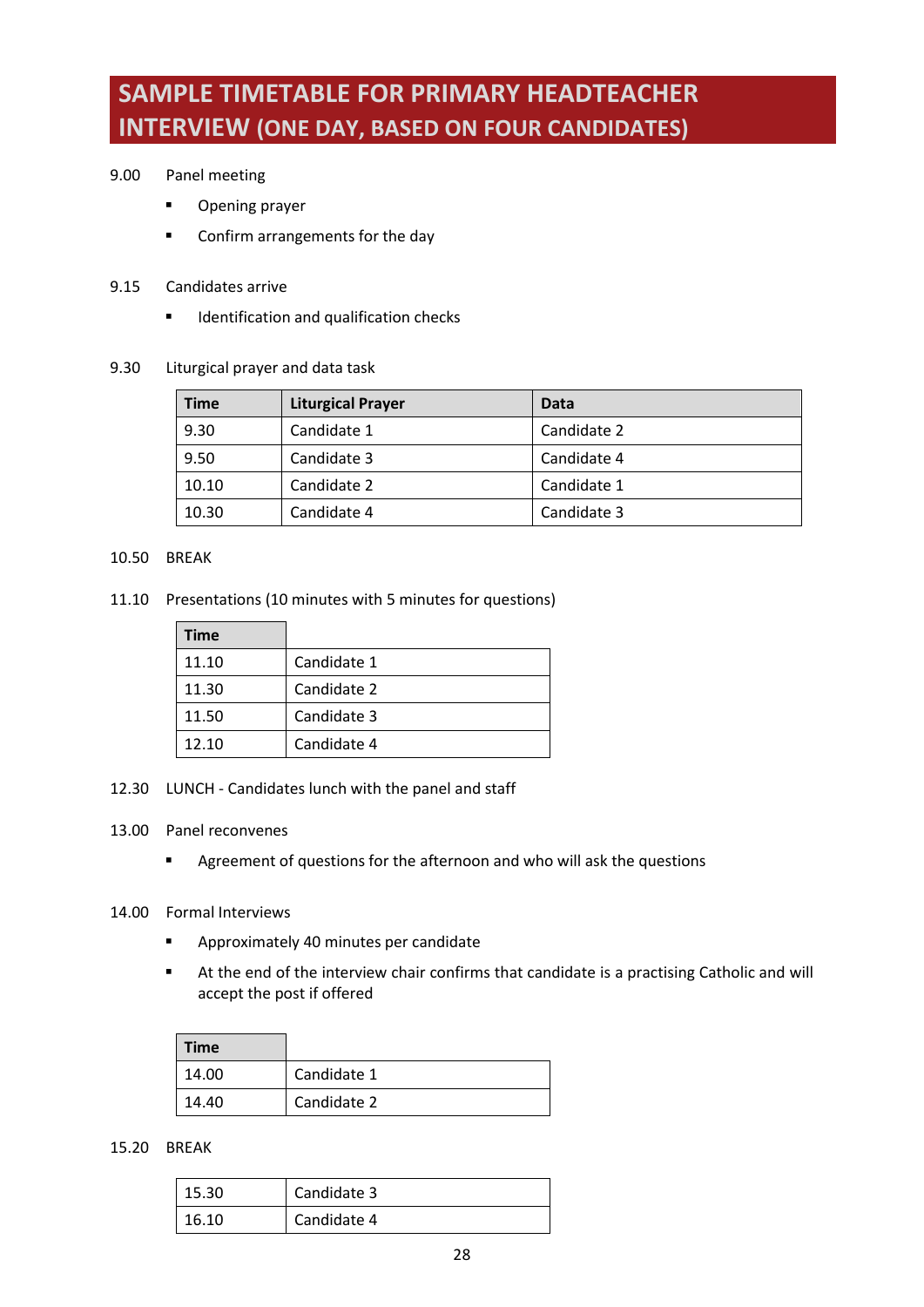#### 16.50 Deliberation

- Feedback on liturgical prayer task
- Feedback on data task
- Discussion presentation task

#### 17:50 The decision

- The panel use criteria to identify strongest applicant
- Offer post (see model letter)
- Arrange feedback for unsuccessful candidates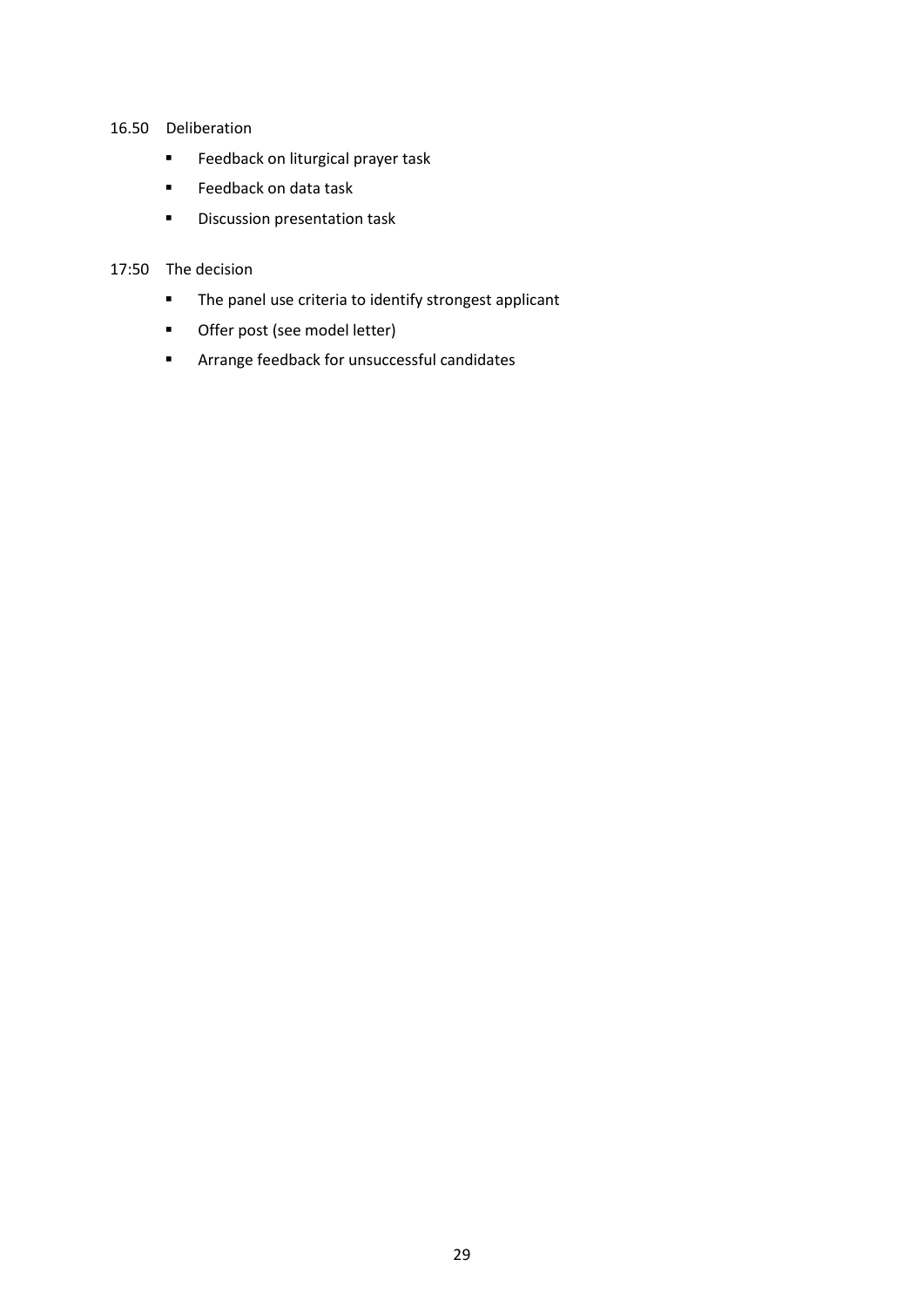## <span id="page-28-0"></span>**SAMPLE TIMETABLE FOR SECONDARY HEADTEACHER INTERVIEW (TWO DAYS, BASED ON SIX CANDIDATES)**

## **DAY ONE**

| 9.00  | Panel meet<br>1. Opening prayer<br>2. Confirm arrangements for the day |  |  |  |  |
|-------|------------------------------------------------------------------------|--|--|--|--|
| 10.00 | Carousel 1                                                             |  |  |  |  |
| 10.30 | Carousel 2                                                             |  |  |  |  |
| 11.00 | <b>BREAK</b>                                                           |  |  |  |  |
| 11.20 | Carousel 3                                                             |  |  |  |  |
| 11.50 | Carousel 4                                                             |  |  |  |  |
| 12.20 | <b>LUNCH</b>                                                           |  |  |  |  |
| 13.20 | Carousel 5                                                             |  |  |  |  |
| 13.50 | Carousel 6                                                             |  |  |  |  |
| 14.10 | <b>BREAK</b>                                                           |  |  |  |  |
| 14.20 | The panel deliberate                                                   |  |  |  |  |

15.10 Chair of the panel and advisers meet candidates to discuss the arrangements for day two including presentation topic. It would be advised that PowerPoint should not be used. For examples of panel carousels with six candidates and six separate panels, please see below.

| <b>Carousel</b> | <b>Task</b>                        | <b>Candidate</b> |   |   |   |   |   |
|-----------------|------------------------------------|------------------|---|---|---|---|---|
| 1.              | Liturgical Prayer                  | A                |   |   | D |   | B |
| 2.              | Data Task                          | B                | A |   |   | D |   |
| 3.              | <b>Student Group</b>               | C                | B | Α |   | E | D |
| 4.              | Pastoral Group                     | D                |   | B | A | F | E |
| 5.              | <b>RC Ethos Group</b>              | E                | D | ◠ | B | A | F |
| 6.              | <b>Teaching and Learning Panel</b> | F                | F | D | C | B | A |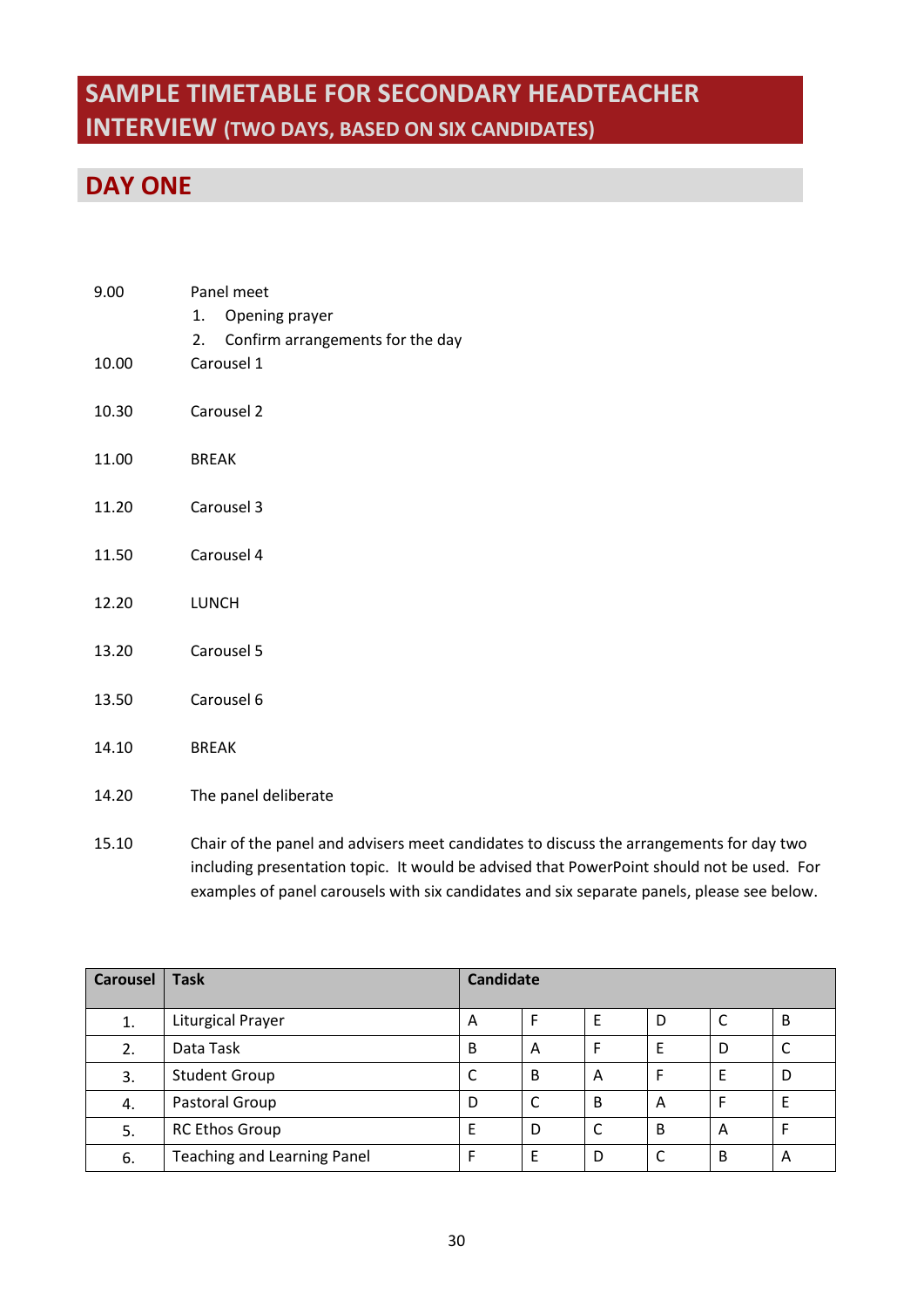## **DAY TWO**

| 9.00  | The panel meet                                                        |             |  |  |  |  |
|-------|-----------------------------------------------------------------------|-------------|--|--|--|--|
|       | Opening prayer<br>1.                                                  |             |  |  |  |  |
|       | 2. Confirm arrangements for the day                                   |             |  |  |  |  |
| 9.20  | Presentation: Candidate 1<br>Ten minutes max: five mins for questions |             |  |  |  |  |
|       |                                                                       |             |  |  |  |  |
| 9.35  | Interview:                                                            | Candidate 1 |  |  |  |  |
| 10.20 | Presentation:                                                         | Candidate 2 |  |  |  |  |
| 10.35 | Interview:                                                            | Candidate 2 |  |  |  |  |
| 11.20 | <b>BREAK</b>                                                          |             |  |  |  |  |
| 11.40 | Presentation: Candidate 3                                             |             |  |  |  |  |
| 11.55 | Interview:                                                            | Candidate 3 |  |  |  |  |
| 12.40 | LUNCH                                                                 |             |  |  |  |  |
| 13.40 | Presentation: Candidate 4                                             |             |  |  |  |  |
| 13.55 | Interview:                                                            | Candidate 4 |  |  |  |  |
| 14.40 | Presentation:                                                         | Candidate 5 |  |  |  |  |
| 14.55 | Interview:                                                            | Candidate 5 |  |  |  |  |
| 15.40 | <b>BREAK</b>                                                          |             |  |  |  |  |
| 16.00 | The panel deliberate                                                  |             |  |  |  |  |
| 17.00 | 1. Decision                                                           |             |  |  |  |  |

2. Arrange feedback for unsuccessful candidates